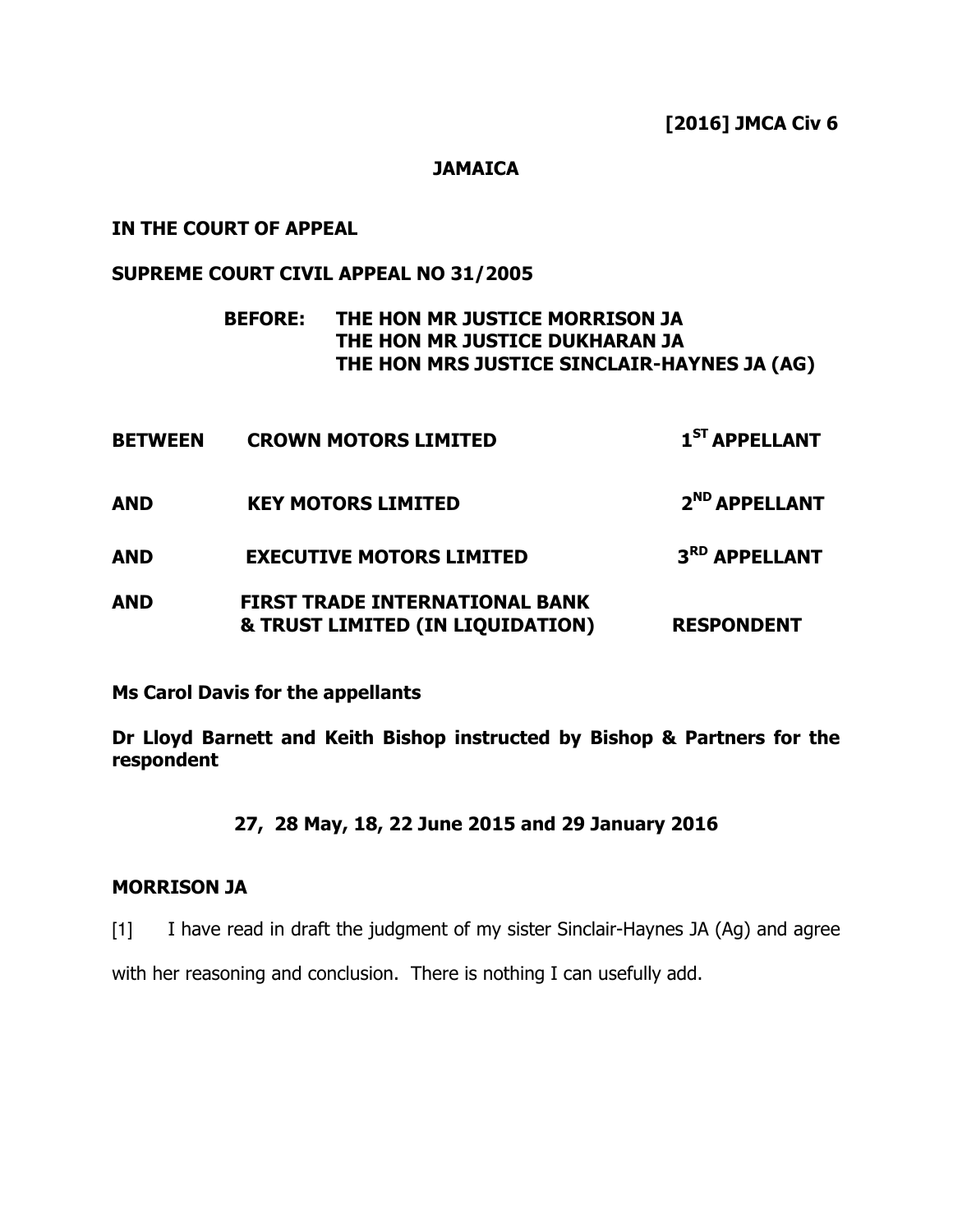#### DUKHARAN JA

[2] I too have read the draft judgment of Sinclair-Haynes JA (Ag). I agree with her reasoning and conclusion and have nothing to add.

## SINCLAIR-HAYNES JA (AG)

[3] Campbell J, on 2 April 2004, ordered the sale of premises owned by Crown Motors Limited, the  $1<sup>st</sup>$  appellant (Crown), which was situated at 8 Marescaux Road, Kingston 5. On 10 March 2005, the learned judge dismissed Crown's application for a stay of execution from his order for sale of the premises pending the determination of its appeal against that order. Consequently, this is an appeal from the order of Campbell J dismissing Crown's application for a stay of execution.

[4] In reviewing the exercise of a judge's discretion, an appellate court ought not to impose its discretion even if it would have exercised its discretion differently. Interference with a judge's discretion will only be warranted if the judge misunderstood the law or the evidence. So too, if the judge arrived at conclusions on inferences which were correct at the trial but at the appeal, a change in circumstance or the emergence of further evidence rendered the decision to be plainly erroneous – (see Lord Diplock's statement (at page 220) in Hadmor Productions Ltd and Others v Hamilton and Another [1983] 1 AC 191). Or, if the judge, as Lord Fraser of Tullybelton in **G v G** [1985] 2 All ER 225, 229 put it, "has exceeded the generous ambit within which a reasonable disagreement is possible". It is therefore necessary to examine the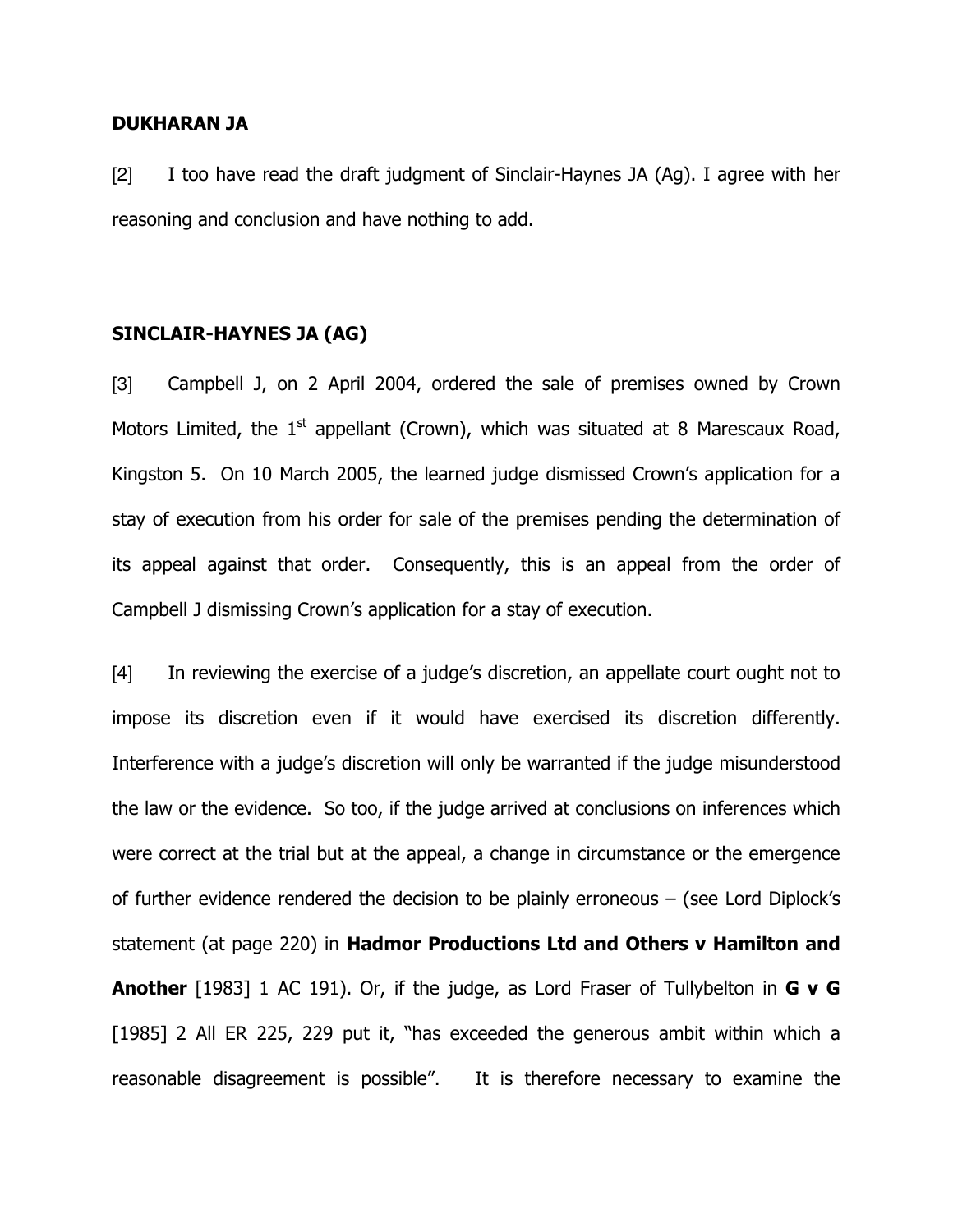circumstances of the instant case to determine whether the learned judge's exercise of his discretion in refusing to grant the stay was demonstrably wrong.

#### The background

[5] If ever a matter has had a long and chequered history, this one has. This matter has its genesis in an action filed, on 20 March 1997, by First Trade International Bank & Trust Limited (the Bank), against Crown for the sum of US\$209,669.21. The Bank also instituted claims against Executive Motors Limited (Executive) and Key Motors Limited (Key) for the sums of US\$89,876.69 and US\$233,075.37, respectively. Key and Executive counterclaimed.

[6] Crown, Executive and Key were dealers in cars and car parts imported from Japan and Korea. Mr Desmond Panton was the chairman of all three companies. It was the agreement between the Bank and Crown, Executive and Key, that the car dealers would deposit one half of the required amount to establish letters of credit required to purchase the cars and car parts. The Bank was to provide a loan for the other half of the letters of credit. Upon payment by Crown, Key and Executive, the Bank ought to have confirmed the letters of credit to the suppliers. Upon presentation by the suppliers to the Bank of the necessary documents pursuant to the letters of credit, the Bank ought to have paid the suppliers whereupon the cars and car parts which were ordered would be shipped by the suppliers.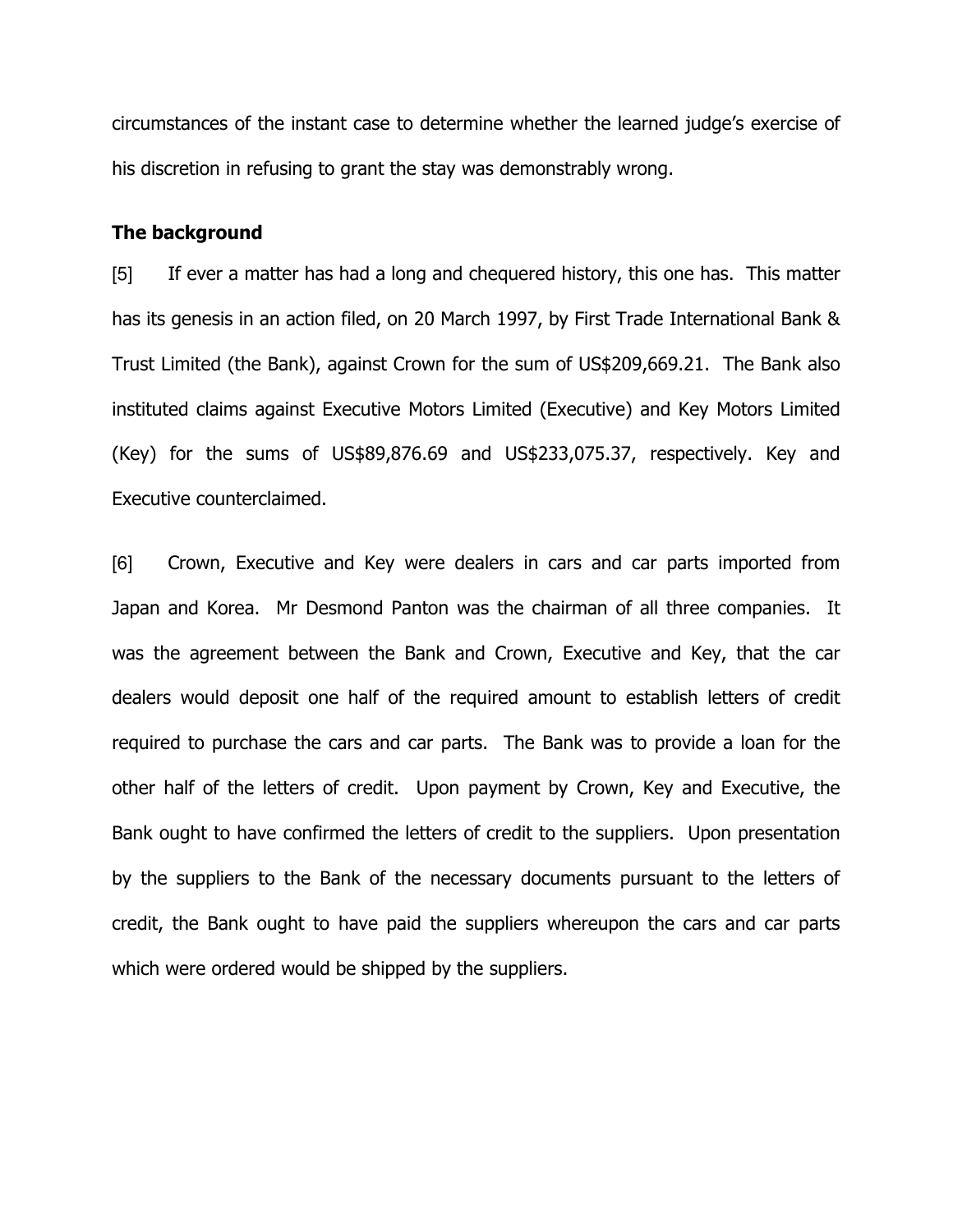[7] In 1995, however, problems developed. The Bank experienced liquidity problems and eventually went into voluntary liquidation. Consequently, the relationship between the parties ended with the Bank instituting proceedings as aforesaid.

# Crown's case

[8] No issue was taken by Crown regarding its indebtedness to the Bank. Crown's contention was that it (Crown), Key and Executive made the requisite deposit to the Bank, but the Bank was unable to fulfil its part of the agreement because of liquidity problems. Although Crown, Key and Executive duly deposited the required sums with the Bank for the letters of credit, as a result of the Bank's liquidity problems, the suppliers were unable to access the letters of credit as the sums deposited were not paid by the Bank. Crown, Key and Executive consequently encountered serious difficulties. They were informed by the suppliers that their orders would not be supplied because of the Bank's failure to pay.

[9] On 18 September 1997, the Bank's claims against Crown, Key and Executive were consolidated by an order of C Orr J. Crown's failure to file its defence resulted in K Harrison J entering judgment in default of defence against it, on 25 June 1998, in the following terms:

> "IT IS THIS DAY ADJUDGED that the [Bank] do recover from [Crown]:

> 1. the said sum of US\$209,669.21 as well as interest on the said sum of US\$209,669.21 at the rate of 9% per annum from service of the Writ until judgment; and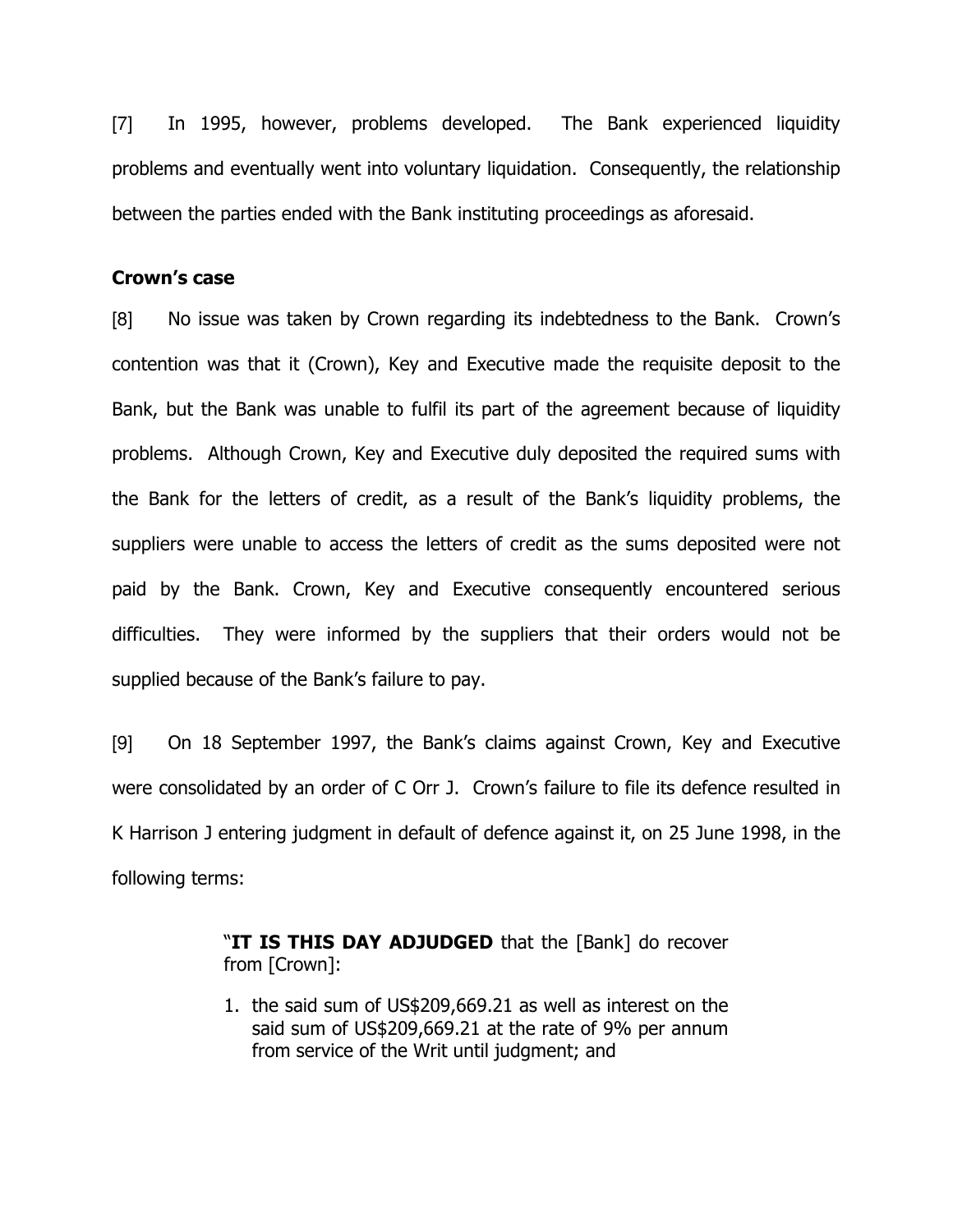2. the said sum of US\$209,669.21 be lodged within 90 days of the date hereof into an interest bearing account in the joint names of the Attorneys-at-law representing the parties at The Bank of Nova Scotia Jamaica Limited, Commercial Banking Centre to abide that outcome of the trial of the consolidated actions."

[10] Harrison J's order was not obeyed. The Bank, consequently, sought and obtained an order from Campbell J, on 2 April 2004, for the sale of premises at 8 Marescaux Road, Kingston 5 to satisfy the judgment debt. That order was appealed by Crown, but the appeal was eventually struck out on 20 December 2013 for want of prosecution.

[11] Between 8 November and 4 December 2004 efforts were made by the Bank to sell the premises via advertisements in newspapers. Shortly thereafter, on 21 January 2005 Ms Carol Davis and Dehring, Bunting & Golding Limited made a repurchase agreement in trust for Executive for the sum of US\$335,000.00. On 28 January 2005 the registrar's report was signed. On 7 February 2005, McIntosh J gave her decision in favour of Key in the sum of US\$309,320.00 with interest and in favour of Executive Motors, in the sum US\$130,995.13 with interest. On 10 February 2005, Key entered into a deed of assignment wherein it assigned its judgment of US\$309,320.00 to Crown.

[12] On 14 February 2005, Crown applied for a stay of proceedings with respect to the sale of the premises at 8 Marescaux Road, but the application did not find favour with Campbell J, who dismissed the application on 10 March 2005. Consequent on Crown's failure to persuade Campbell J to stay the proceedings, Crown, Key and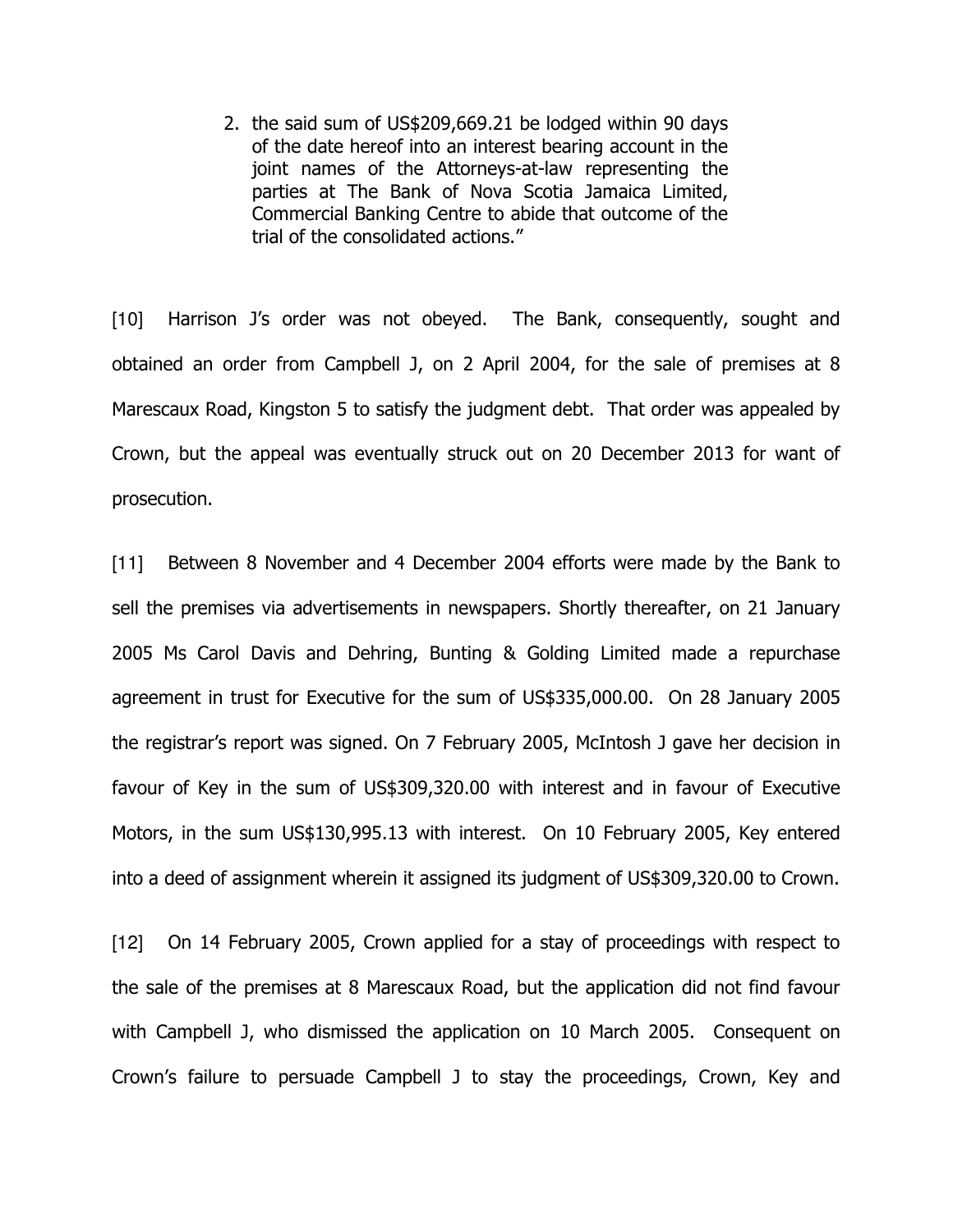Executive (collectively called "the appellants") moved this court, by way of a notice of appeal filed on 11 March 2005, for the following orders, *inter alia*:

- i. The order of Campbell J made on 10 March 2005 be set aside.
- ii There be a stay of proceedings with respect to the order for sale of premises at 8 Marescaux Road Kingston 5 made by Campbell J on 2 April 2004.
- iii. That the monies currently held in account at Dehring Bunting & Golding Limited be transferred into the joint names of the attorneys-at-law for the Bank and the appellants or in the alternative be transferred into an account in the joint names of the attorneys-at-law for the Bank and the appellants at the Bank of Nova Scotia Jamaica Limited, Commercial Banking Center, until ordered otherwise.
- [13] The grounds on which the appellants sought the orders were outlined as follows:
	- "(i) The Learned Judge in Chambers erred in refusing to grant the Order for Stay of proceedings with respect to the Order for Sale of Premises at 5 [sic] Marescaux Road, Kingston [sic]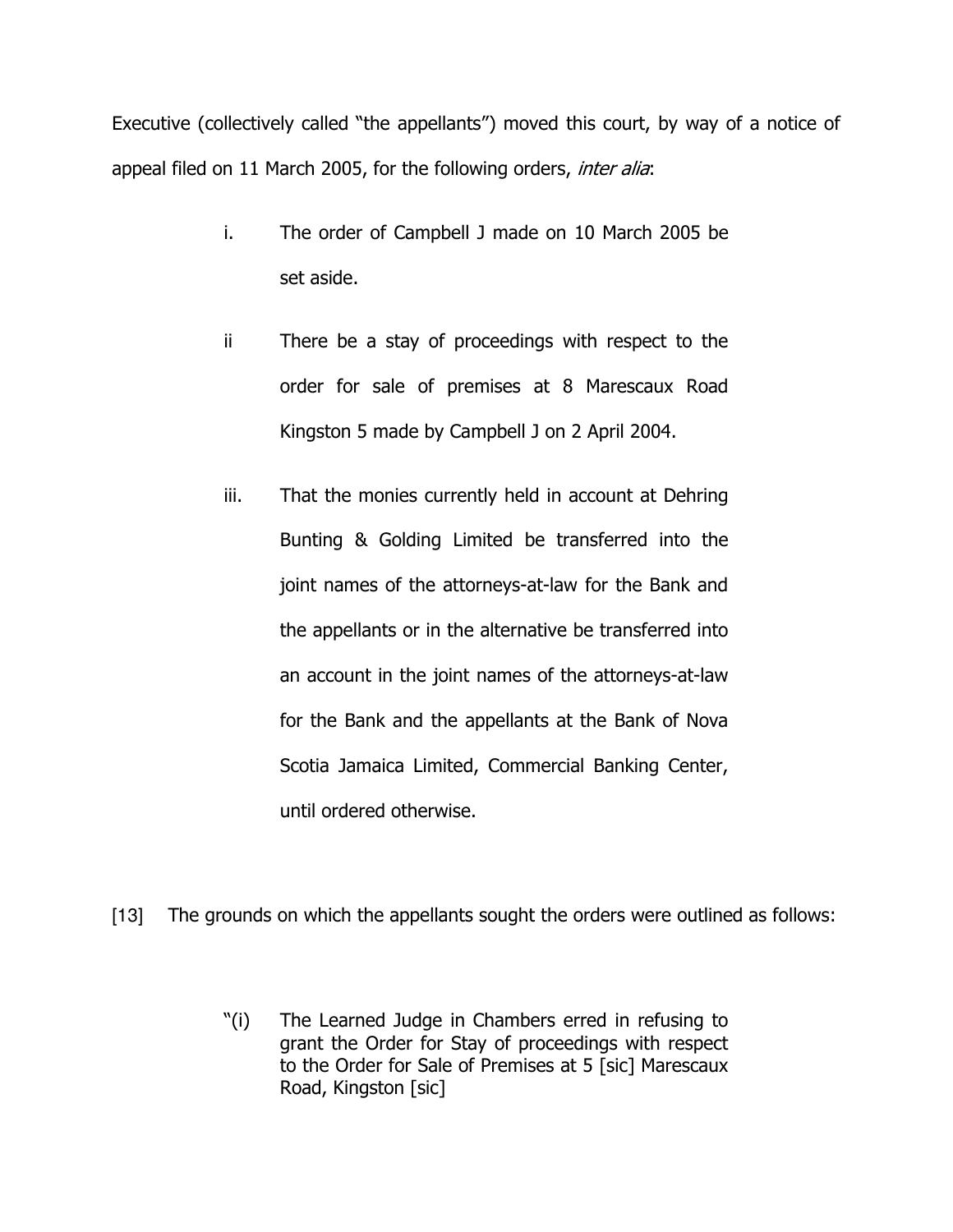- (ii) The Learned Judge in Chambers erred in refusing the [sic] grant an Order that the monies held in account 02MOB811294 at Dehring Bunting & Golding Limited be transferred into the joint names of the Attorneysat-law for the [Bank] and the [appellants] herein or in the alternative be transferred into an account in the joint names of the Attorneys-at-law for the [Bank] and the [appellants] at the Bank of Nova Scotia Jamaica Limited, Commercial Banking Center, until further Order of this Honourable Court.
- (iii) That the Learned Judge in Chambers erred in that there was no need to proceed with the Sale of the premises, because the Order for Sale had been granted to enforce the judgment of the Honourable Mr. Justice Karl Harrison made on the  $25<sup>th</sup>$  June, 1998, and all the monies required to satisfy the said judgment were available to be paid into a joint account in the names of the Attorneys-at-law for the parties in accordance with the said Order of the Honourable Mr. Justice Karl Harrison.
- (iv) The Learned Judge in Chambers erred in that the Judgment of the Honourable Mr. Justice Karl Harrison aforesaid had required the monies to be put into a [sic] account in the joint names of the Attorneys-atlaw representing the parties 'to abide the outcome of the trial of the consolidated actions'. The Trial of the consolidated actions has now concluded and in the said trial the amount awarded to the  $2^{nd}$  and  $3^{rd}$ appellants exceed the amount due to the [Bank] in the matter against [Crown]."

# Preliminary objection

[14] The Bank has launched a two pronged preliminary attack on the appellants' appeal. The first was based on the appellants' failure to file and serve its written submissions in support of the appeal with the notice of appeal. The second was the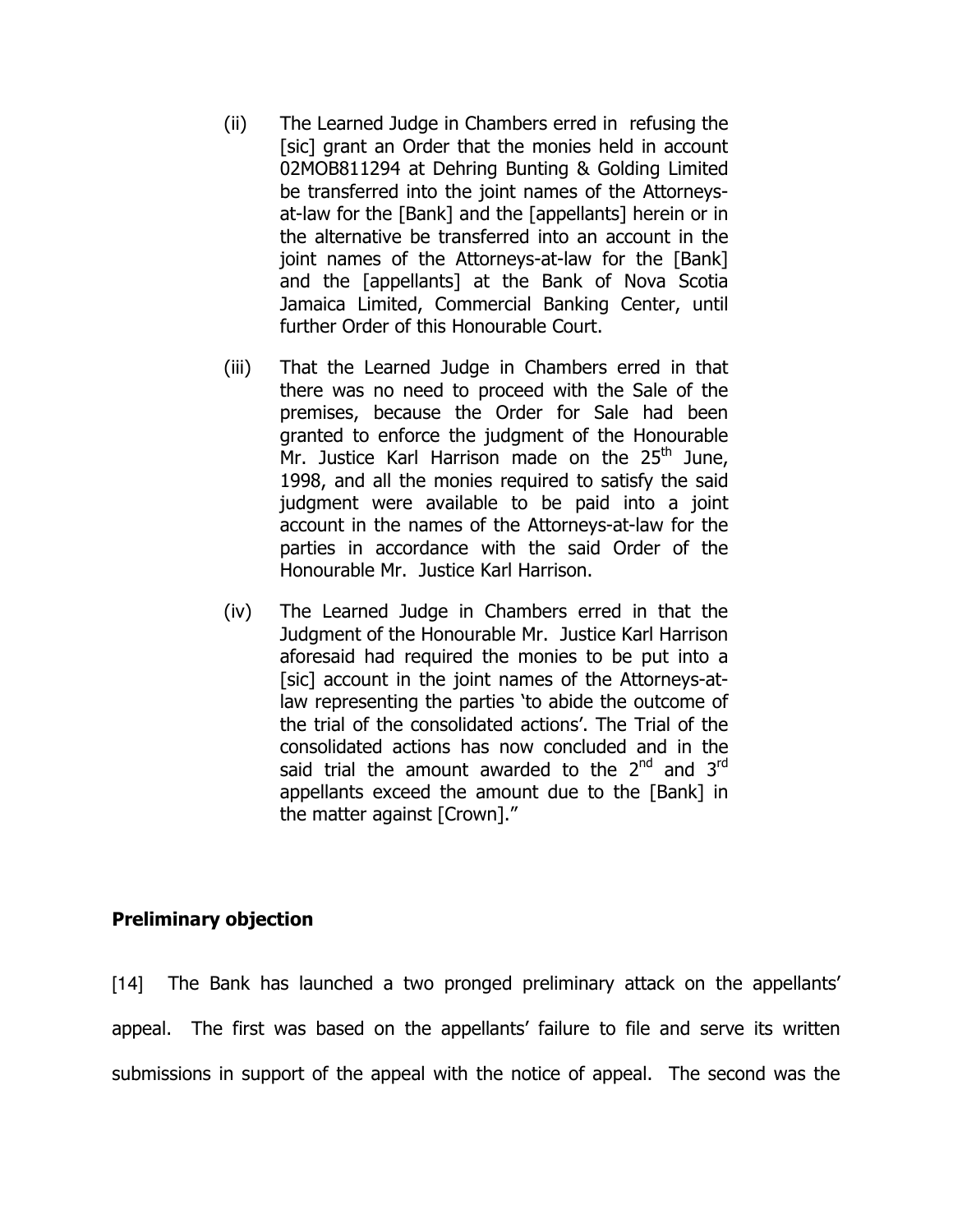unsustainability of its appeal in the absence of a subsisting appeal against Campbell J's order of 2 April 2004 for sale of the premises at 8 Marescaux Road, Kingston 5.

[15] Dr Barnett argued, on behalf of the Bank, that the appellants had failed to comply with rule 2.4(1) of the Court of Appeal Rules (CAR) which provides:

> "On a procedural appeal the appellant must file and serve written submissions in support of the appeal with the notice of appeal."

Further, the appellants had not applied for an extension of time to comply.

[16] In support of its application to strike out the appellants' appeal for its failure to comply with rule  $2.4(1)$ , reliance was placed on the cases **Watersports Enterprises** Limited v Jamaica Grande Limited and others [2012] JMCA App 35 and Peter Haddad v Donald Silvera SCCA No 31/2003, delivered 31 July 2007.

[17] It was submitted that the Bank's application for the sale of the said premises was filed on or about 17 April 2001. On 2 April 2004, Campbell J granted the application. That order was appealed by Crown but was not pursued. It was consequently struck out by the Court of Appeal on 20 December 2013. Without an appeal, it was submitted, the appellants' appeal against Campbell J's order refusing a stay could not stand, as in the absence of an appeal, the appellants would be unable to demonstrate that they have a real prospect of succeeding. In support of that proposition, Dr Barnett cited the case of Linotype-Hell Finance Ltd v Baker [1992] 4 All ER 887.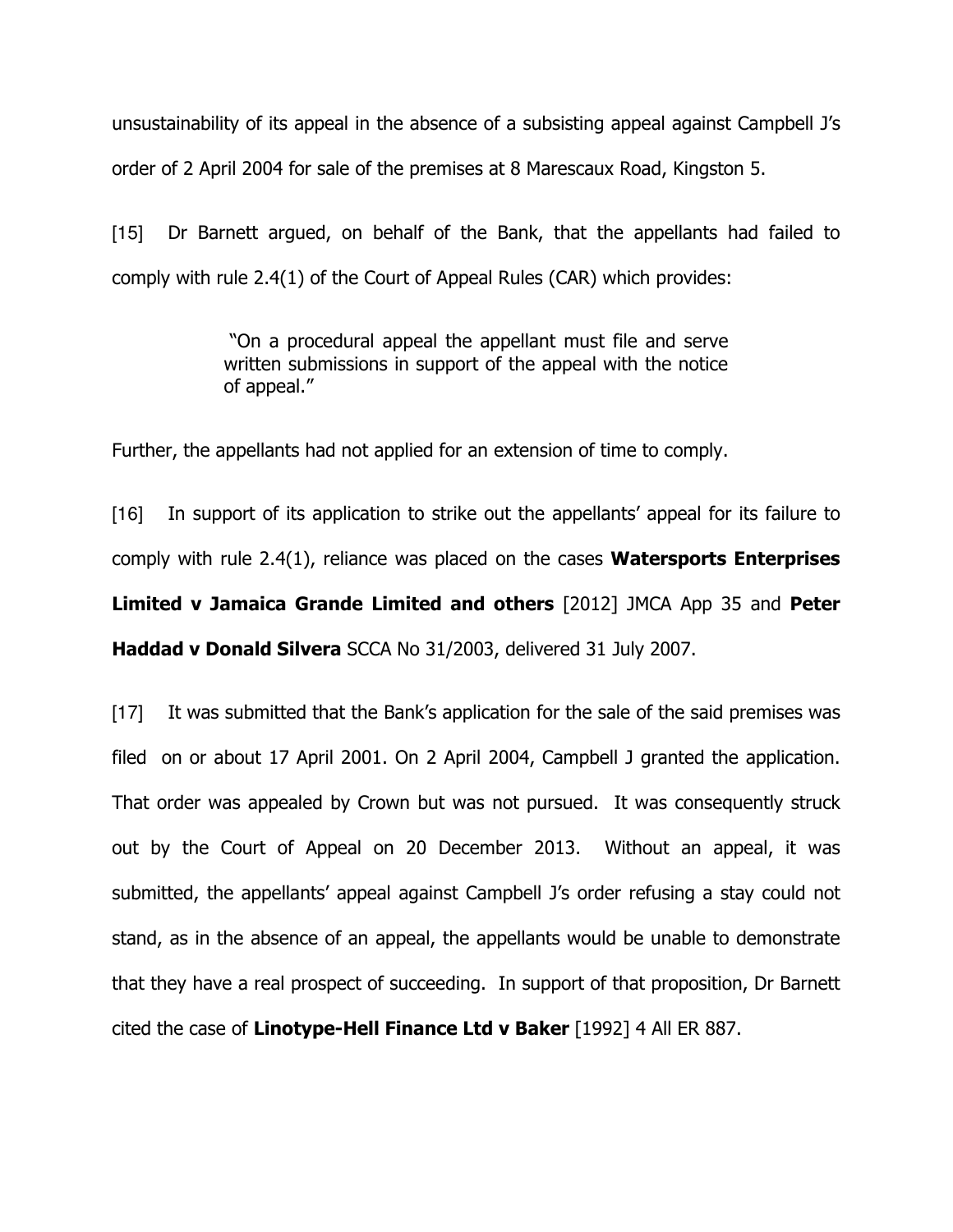[18] It was counsel's further submission that the appellants' appeal was in any event baseless because sections 254 and 255 of the Judicature (Civil Procedure Code) Law (as amended in 1960) authorised the granting of default judgment against a defendant in a consolidated matter.

[19] It was the applicant's evidence that he had instructed his attorney-at-law to file an appeal against Campbell J's order and a notice of appeal had been duly filed. He was informed by his attorney that the Supreme Court had not yet provided the necessary certificate that all the required documents in the matter were available and to date this has not been supplied. To his affidavit, he attached copies of the correspondence to the registrar.

[20] Ms Davis, counsel for the appellants, however pointed out that Crown had taken no issue with the default judgment obtained against it. She however staunchly refuted the Bank's following assertion that:

- "(2) the [appellants have] filed [sic] to apply for an extension of time to comply with the said Order within a reasonable time or at all;
- (3) the [appellants'] inordinate delay in pursuing the appeal and in complying with the Rules is prejudicial to the Respondent;
- (4) no reasonable explanation for the delay has been provided; and
- (5) the appeal is intrinsically defective as it is directed against an Order dismissing an application for stay pending an appeal which appeal has been struck out and is no longer pending."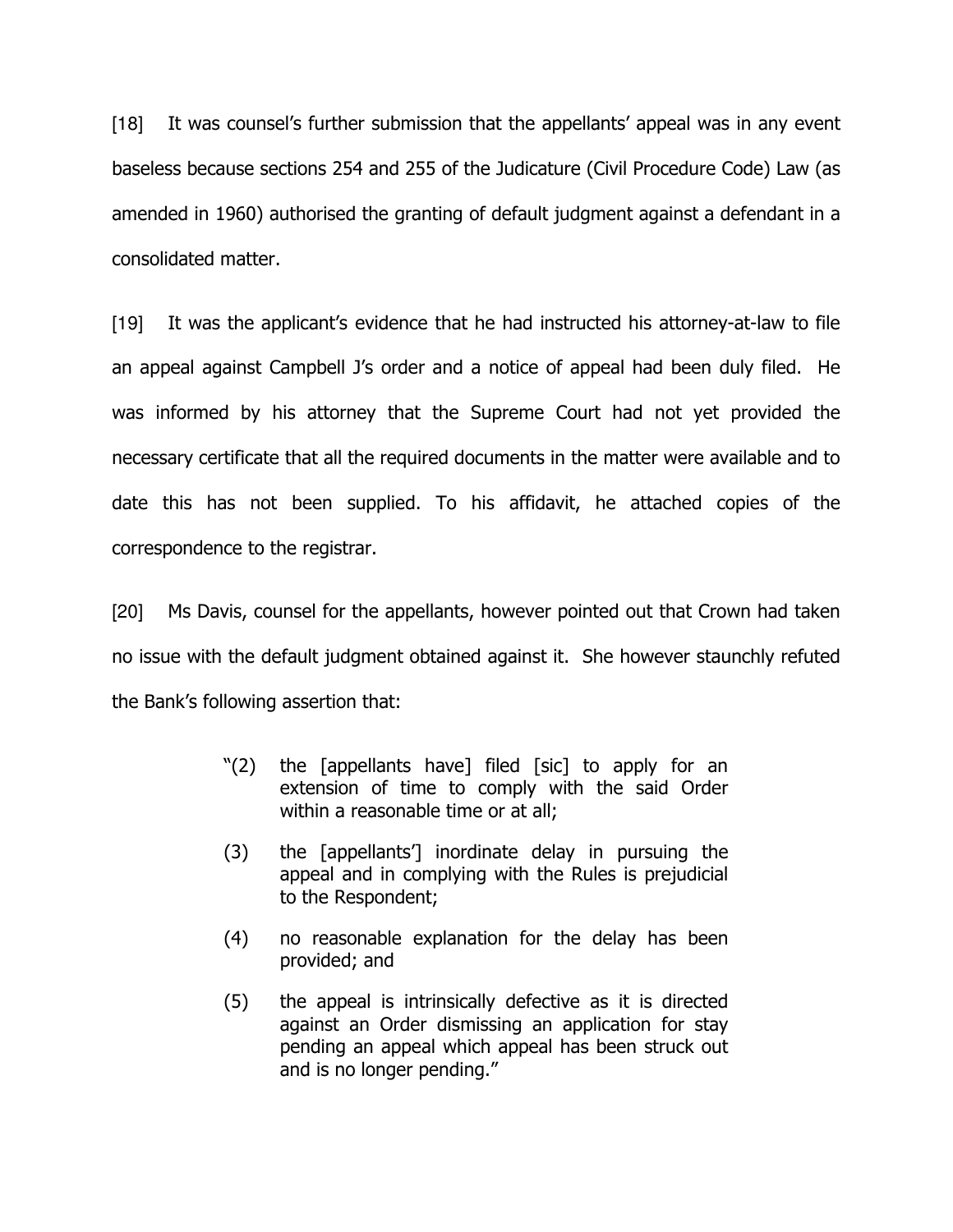[21] Ms Davis submitted that an application for extension of time was filed and the application granted on 24 September 2014, permitting the appellants to file skeleton submissions by 14 October 2014. The appellants filed their skeleton submissions on 2 October 2014. Learned counsel contended, relying on the notice of appeal filed on 11 March 2005, that the instant appeal is an appeal against the order of Campbell J dismissing the application for stay of execution and same is not contingent on any other appeal. She argued that the appeal that was struck out on 20 December 2013 related to the order of Campbell J, on 2 April 2004, for the sale of the premises at 8 Marescaux Road and that appeal had nothing to do with the order refusing stay of execution.

[22] At this juncture, I must state my agreement with Ms Davis' submission that Crown's re-issued notice of application for court orders of 14 February 2005 for stay of proceedings was not predicated on an appeal. A judge of the Supreme Court may autonomously order a stay of proceedings. This power is derived from section 48(e) of the Judicature (Supreme Court) Act which provides:

> "With respect to the concurrent administration of law and equity in civil causes and matters in the Supreme Court the following provisions shall apply—

- ...
- (e) No proceeding at any time when pending in the Supreme Court shall be restrained by prohibition or injunction, but every matter of equity on which an injunction against the prosecution of such proceeding might have been obtained if this Act had not passed, either unconditionally or on any terms or conditions, may be relied on by way of defence thereto; but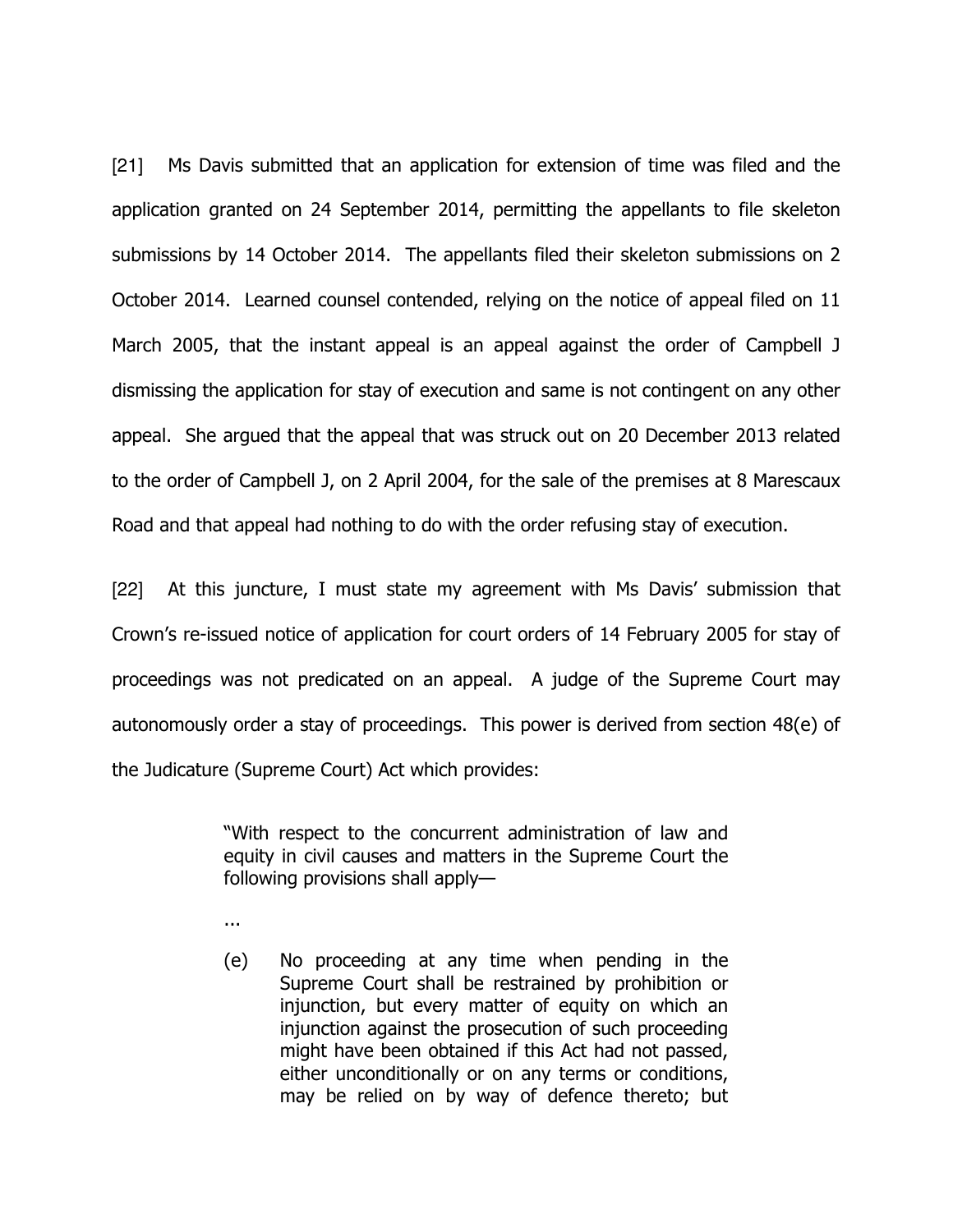nothing in this Act contained shall disable the Court from directing a stay of proceedings in any cause or matter pending before it if it think fit, and any person, whether a party or not to any such cause or matter, who would have been entitled if this Act had not been passed, to apply to any Court to restrain the prosecution thereof, or who may be entitled to enforce, by attachment or otherwise, any judgment, decree, rule or order, contrary to which all or any part of the proceedings in such cause or matter may have been taken, shall be at liberty to apply to the said Court, by motion in a summary way, for a stay of proceedings, either generally or so far as may be necessary for the purposes of justice, and the Court shall thereupon make such order as is just." [Emphasis added]

[23] By virtue of rule 42.13 of the Civil Procedure Rules 2002 (the CPR) a judgment

debtor may apply to the court to stay execution of a judgment or order. The rule states

as follows:

"A judgment debtor may apply to the court to stay execution or other relief on the grounds of –

(a) matters which have occurred since the date of the judgment or order; or

..."

## The Appeal

Ground (i) - "The Learned Judge in Chambers erred in refusing to grant the Order for Stay of proceedings with respect to the Order for Sale of Premises at 5 [sic] Marescaux Road, Kingston [sic]"

## Submissions on behalf of the appellants

[24] Ms Davis submitted that Campbell J erred when he refused to stay the sale of

premises at 8 Marescaux Road, where it was shown that Crown was in a position to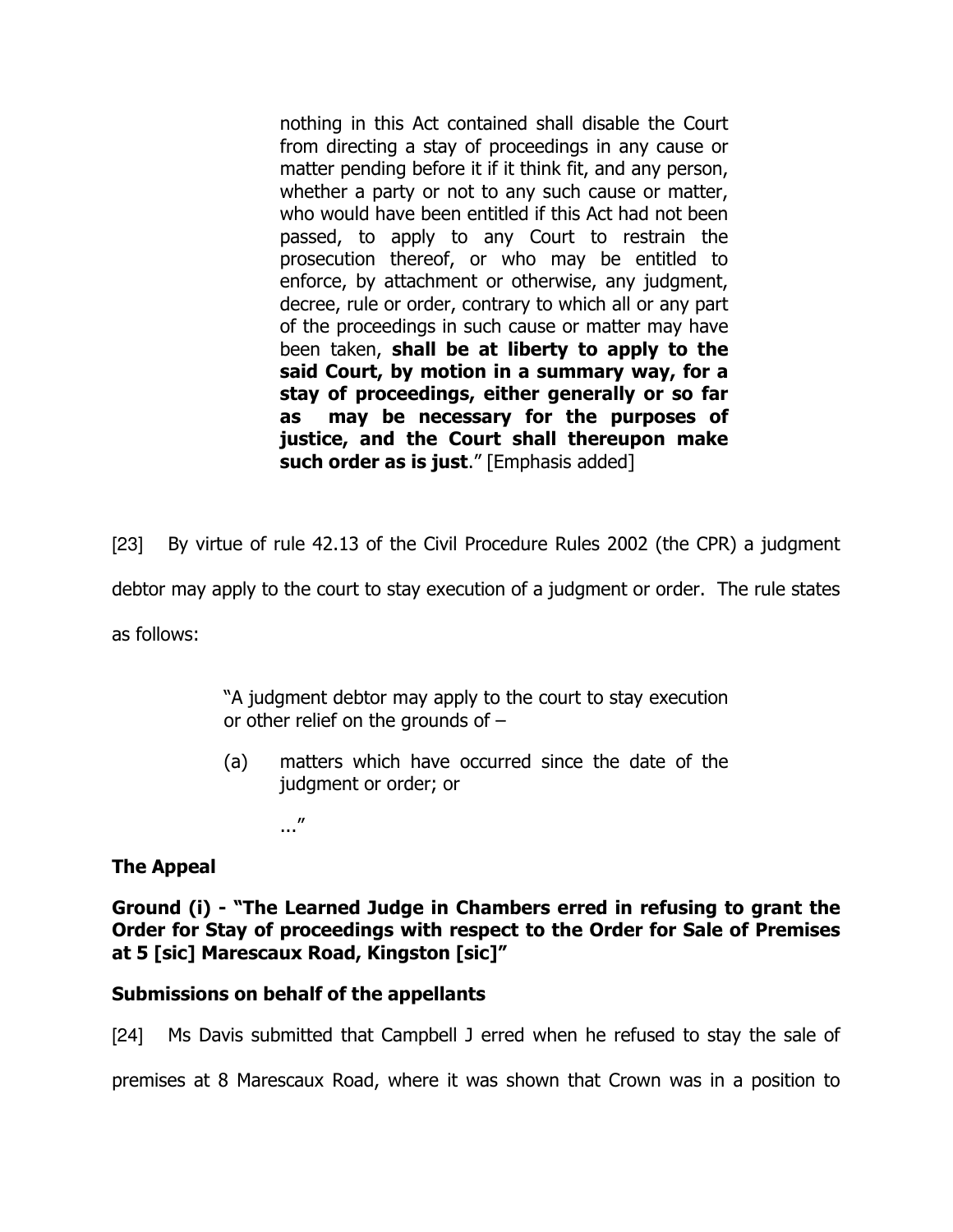satisfy its debt and the Bank was a company in liquidation, with no assets in Jamaica. She conceded that Crown came to the Court late, but argued that the overriding objective warranted the granting of a stay of execution.

[25] Learned counsel contended it would be "unfair and inequitable" for the order for sale to be implemented given that the Bank was dealing with all three appellants in similar transactions. Further, she argued, if Key and Executive were successful in their appeal against the Bank, with the proceeds from the sale of the property removed from Jamaica, Key and Executive would "join a line of creditors of the Bank". Thus a fair and equitable procedure would be to set off the amounts owed by Crown against that owed to Key and Executive. Accordingly, Ms Davis submitted that the learned judge clearly exercised his judgment on the wrong principles and that his judgment ought to be set aside and a stay of the order for sale be granted.

### Submissions on behalf of the Bank

[26] It was Dr Barnett's submission however that Harrison J's order which was made 17 years ago had not been complied with. He highlighted Mr Panton's evidence that Crown was no longer trading because in September 1997 it had lost the dealership for Honda motor cars. Hence since Crown has not conducted business on the premises, it would suffer no prejudice if the property is sold.

[27] He pointed to the dishonesty in Mr Panton's evidence that Crown was unable to comply with Harrison J's order because its only assets were premises at 29 Hagley Park Road which were heavily encumbered with a mortgage and thus difficult to sell and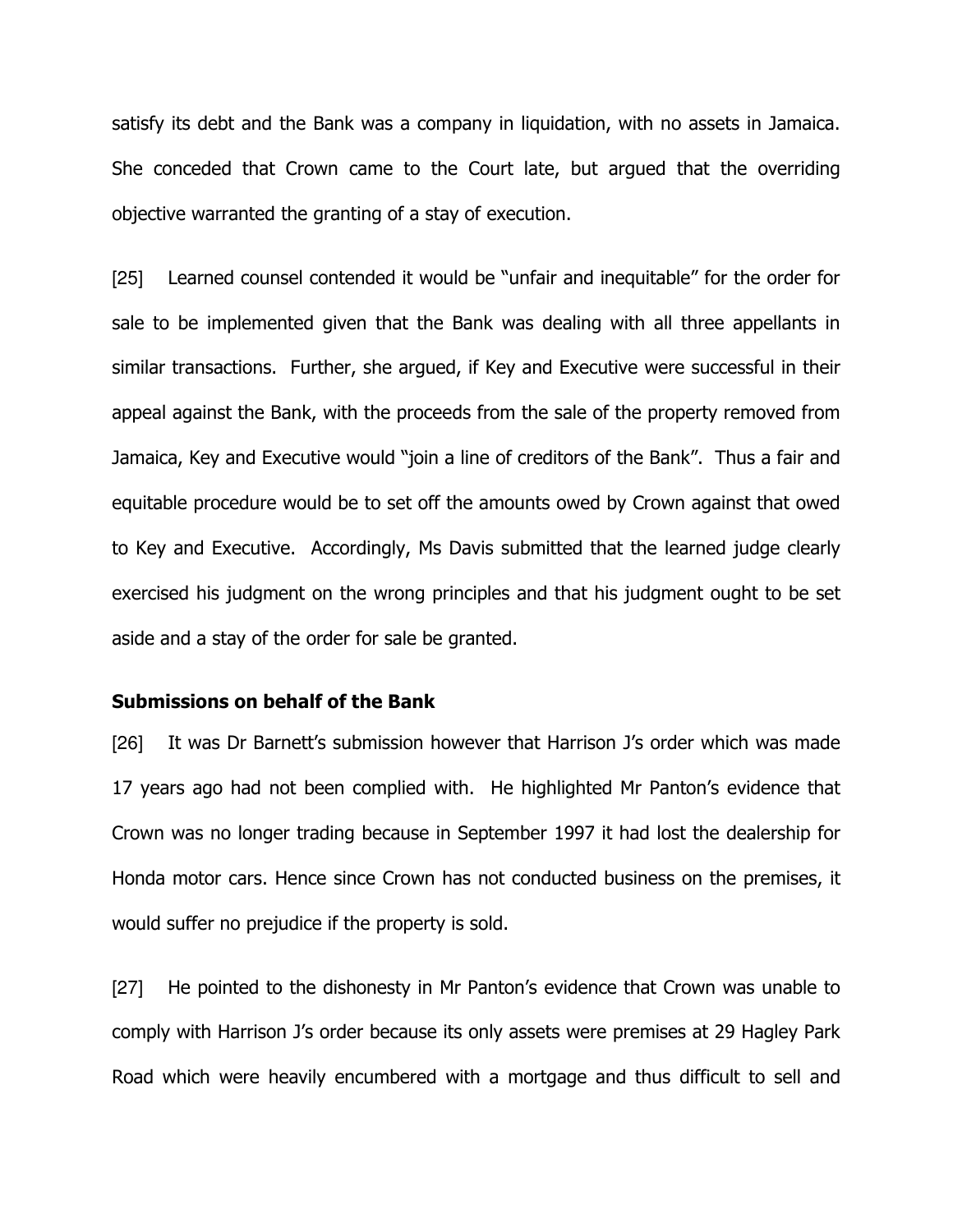Honda car parts valued at \$15,000.00. He brought to the court's attention that it was through the Bank's effort that the property at Marescaux Road, the subject of the appeal, was discovered.

[28] The court, he submitted was therefore obliged to examine the risk of injustice to the parties on the grant or refusal of a stay. The fact that the Bank has been kept away from the fruits of its judgment for well over 14 years, puts it at risk of suffering injustice.

[29] Crown has not shown, over the many years, its inability to pay the sum. There was no application by Crown to vary the order or to ask for an extension of time to pay until after the order was made for the sale of the property. He relied on the case Hammond Suddard Solicitors v Agrichem International Holdings Ltd [2001] EWCA Civ 2065 in support of this proposition.

[30] It was learned counsel's submission that a fundamental requirement for the exercise of discretion for the grant of a stay is that there must be some basis on which to do so. Crown had not presented any reason or basis on which a stay could be granted. He relied on Carmen Farrell and others v Lascelle Reid and others [2012] JMCA App 16.

[31] It was his further submission that he who seeks equity must do equity. Crown was obliged to show that it had done everything possible to obey the orders made by Harrison J and Campbell J. On the contrary, Crown has prevented the Bank from accessing the fruits of its judgment, by: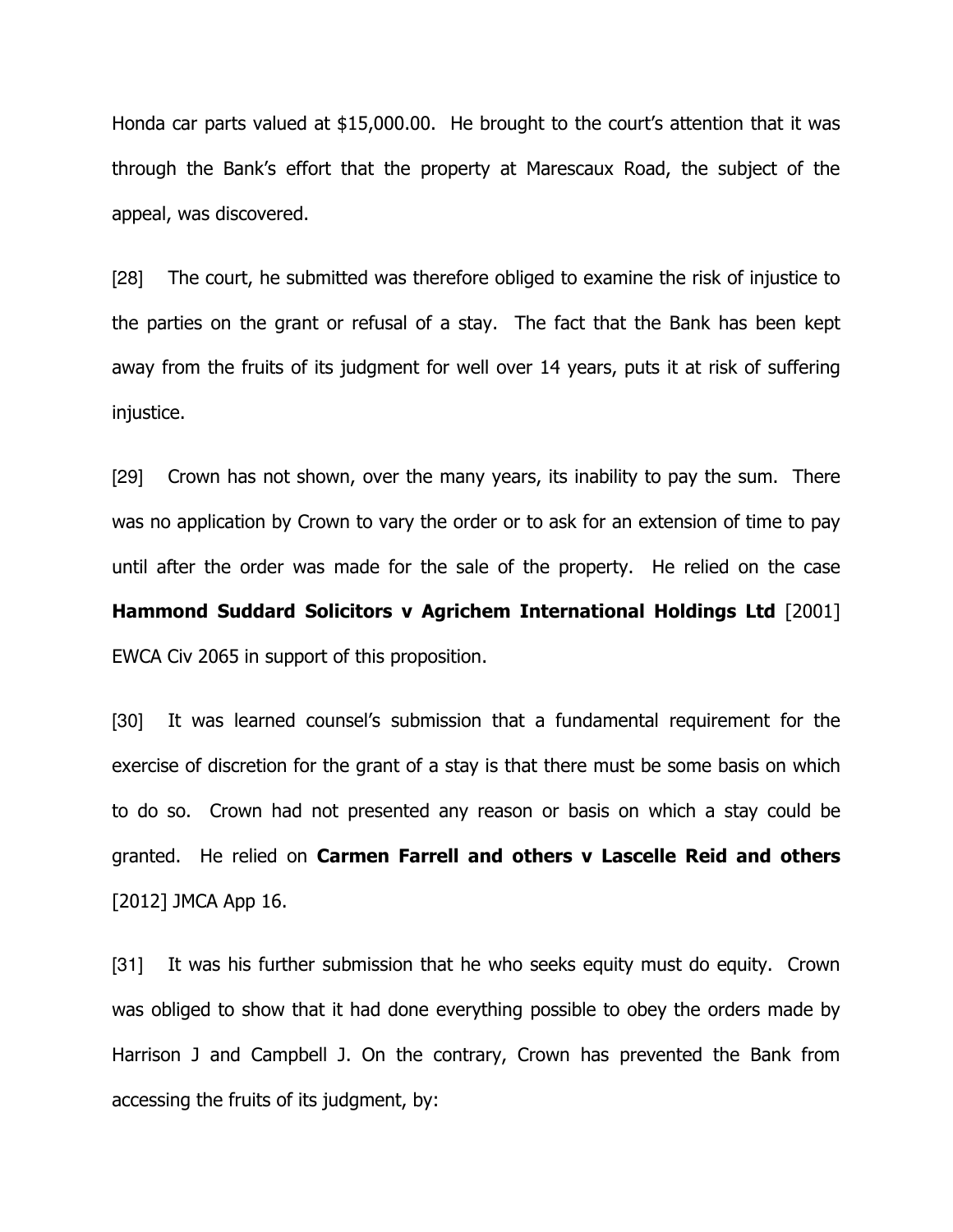- (a) having Ms Carol Davis, on 21 January 2005, purchase Government of Jamaica Global Bonds to mature on 15 January 2022, held on trust for Executive Motors Limited;
- (b) assigning the debt/judgment;
- (c) pointing the court to payment of money into an account at another bank, which was not ordered by the court; and
- (d) Mr Desmond Panton's omission to include premises at Marescaux Road, Kingston 5 in his affidavit and his assertion that Crown's only real property was that situated on Hagley Park Road.

# **Discussion**

[32] It is settled law that a successful litigant is entitled to the fruits of his judgment. The orthodox principle which guides the court in the exercise of its discretion to grant a stay of execution is that a stay ought to be granted if an unsuccessful defendant faced ruin without the stay and he has an appeal which had some prospect of success. Staughton LJ's statement in Linotype-Hell Finance Ltd v Baker heralded the modern approach to the grant of a stay of execution. He expressed that the old rule requiring an appellant to satisfy the court that if the damages and costs were paid there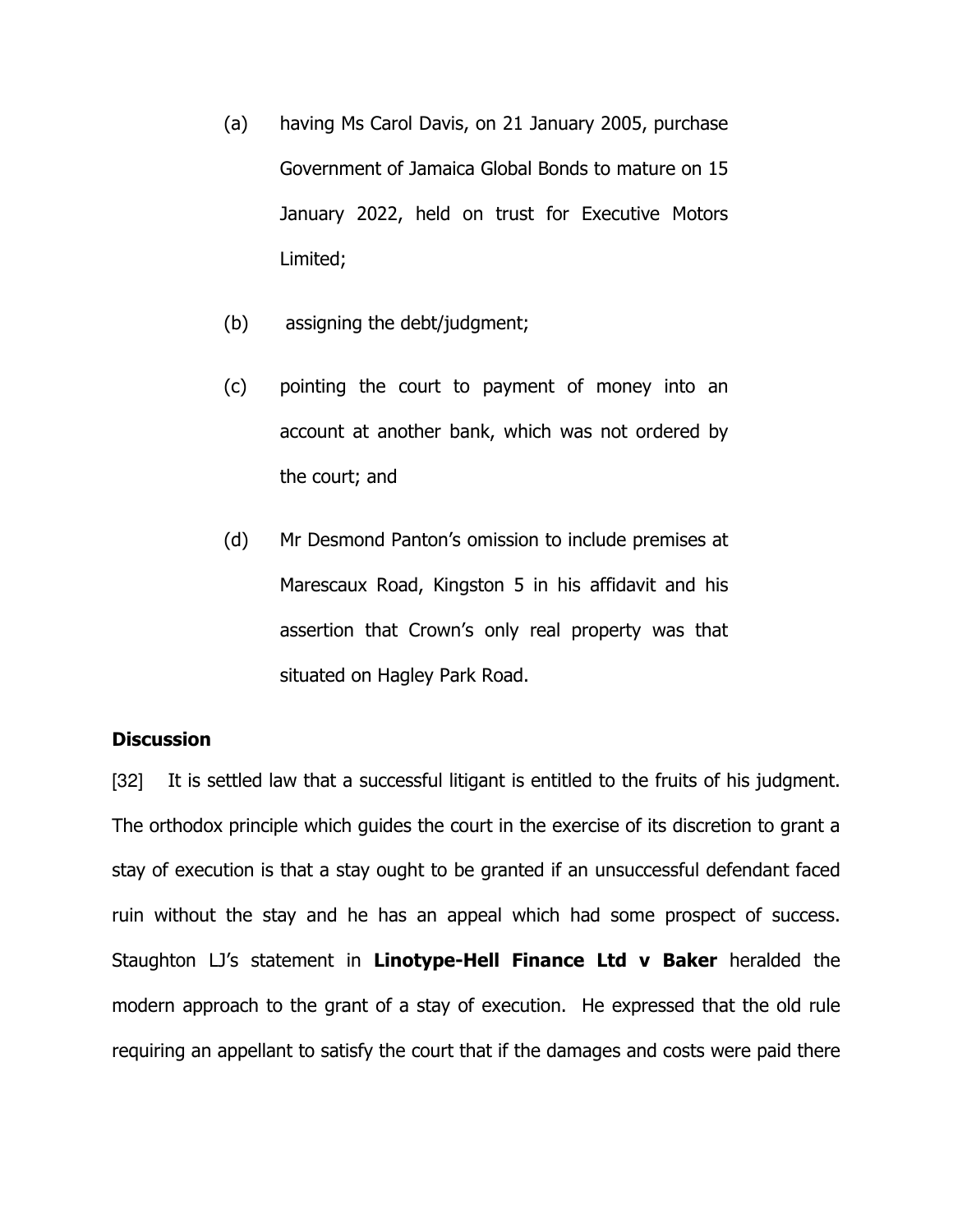would be no reasonable prospect of recovering them if the appeal succeeded is now far too stringent a test and was not reflective of the court's current practice.

[33] This court in Flowers Foliage and Plants of Jamaica Ltd and others v **Jamaica Citizens Bank Limited** (1997) 34 JLR 447, adopted this modern position. Rattray P said, at page 452:

> "Courts of equity do not shackle themselves with unbreakable fetters if the justice of the particular case demands a flexible approach."

# [34] The court in Hammond Suddard Solicitors v Agrichem International

**Holdings Ltd**, at paragraph [22], expanded the circumstances under which a stay

ought to be granted. In that case, Clarke LJ opined:

 "…Whether the court should exercise its discretion to grant a stay will depend upon all the circumstances of the case, but the essential question is whether there is a risk of injustice to one or other or both parties if it grants or refuses a stay. In particular, if a stay is refused what are the risks of the appeal being stifled? If a stay is granted and the appeal fails, what are the risks that the respondent will be unable to enforce the judgment? On the other hand, if a stay is refused and the appeal succeeds, and the judgment is enforced in the meantime, what are the risks of the appellant being unable to recover any monies paid from the respondent?"

The more equitable approach has been accepted as the proper one by our courts and

those of our Caribbean neighbours (See Cable and Wireless Jamaica Limited

(trading as LIME) v Digicel (Jamaica) Limited HCV 04656/2009, judgment

delivered 6 November 2009; Watersports Enterprises Ltd v Jamaica Grande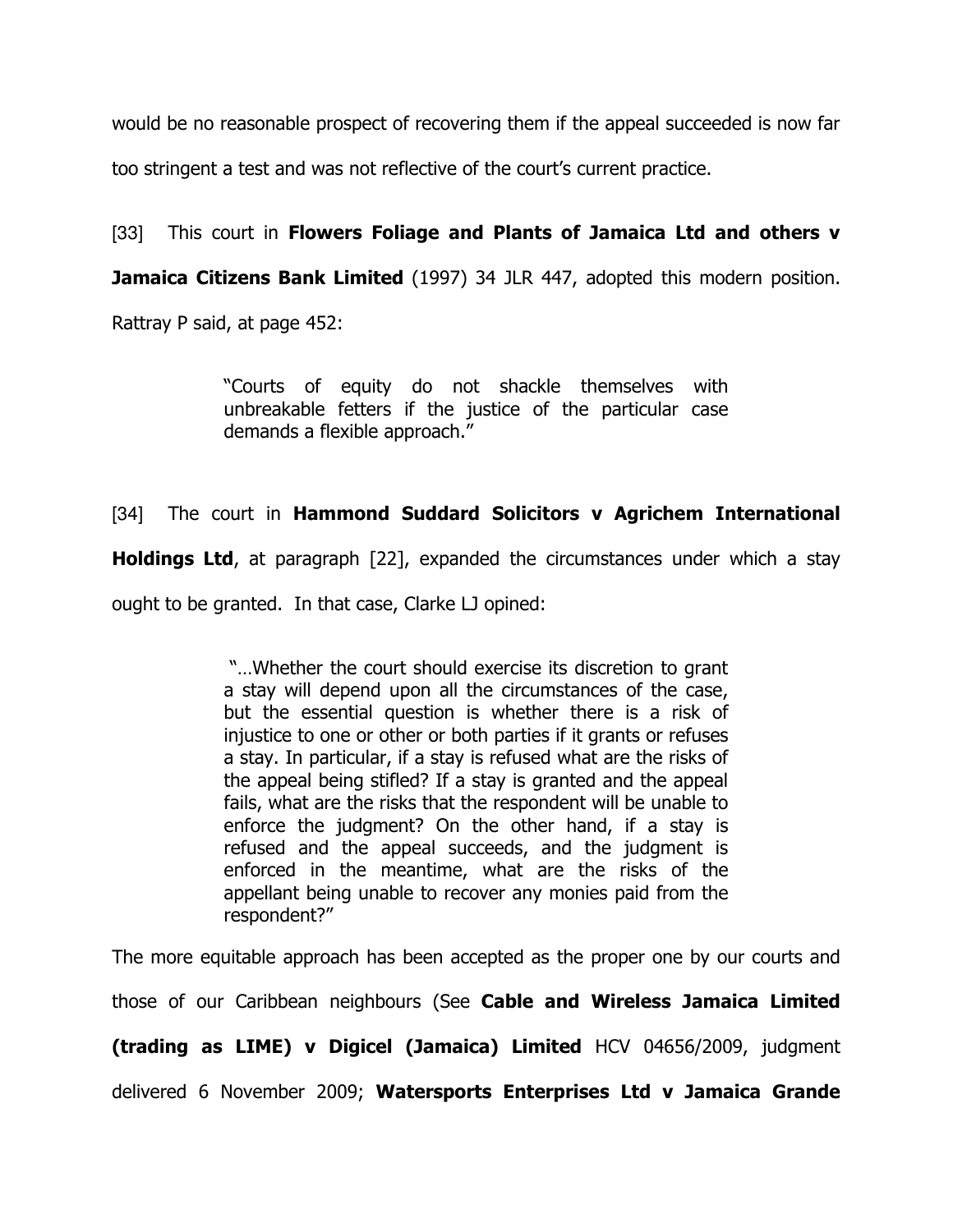Limited Grand Resort Limited v Urban Development Corporation SCCA No 110/2008, App No 159/2008, judgment delivered 4 February 2009; Reliant Enterprise Communications Limited and Twomey Group Limited v Infochannel Limited SCCA No 99/2009, App Nos 144 and 181/2009, judgment delivered 2 December 2009; and Marie Makhoul v Cicely Foster HCVAP 014/2009, decision of the Eastern Caribbean Court of Appeal (Antigua and Barbuda) delivered on 26 August 2009.) The question here is, whether in these circumstances the refusal was warranted.

#### Were the principles correctly applied?

[35] Was the learned judge's conclusion that Crown had failed to make out "any special circumstance that would incline [him] to the view that it is inexpedient to enforce the judgment" justified?

[36] The equitable maxims, he who seeks equity must do equity and he who comes to equity must come with clean hands, cannot be ignored. Mr Panton, on behalf of Crown, did approach the court with soiled hands. It was his evidence that the only property which Crown possessed was a heavily encumbered property situated at Hagley Park Road. As was discovered, this was an untruth. Should this fact disqualify Crown's application, without more or ought the totality of the evidence to be considered?

[37] Although dishonesty must not be countenanced, the overarching consideration is the risk of injustice, hence the necessity to consider the evidence in its totality. Indeed, a balancing act is necessary in determining whether the deprivation of the fruit of the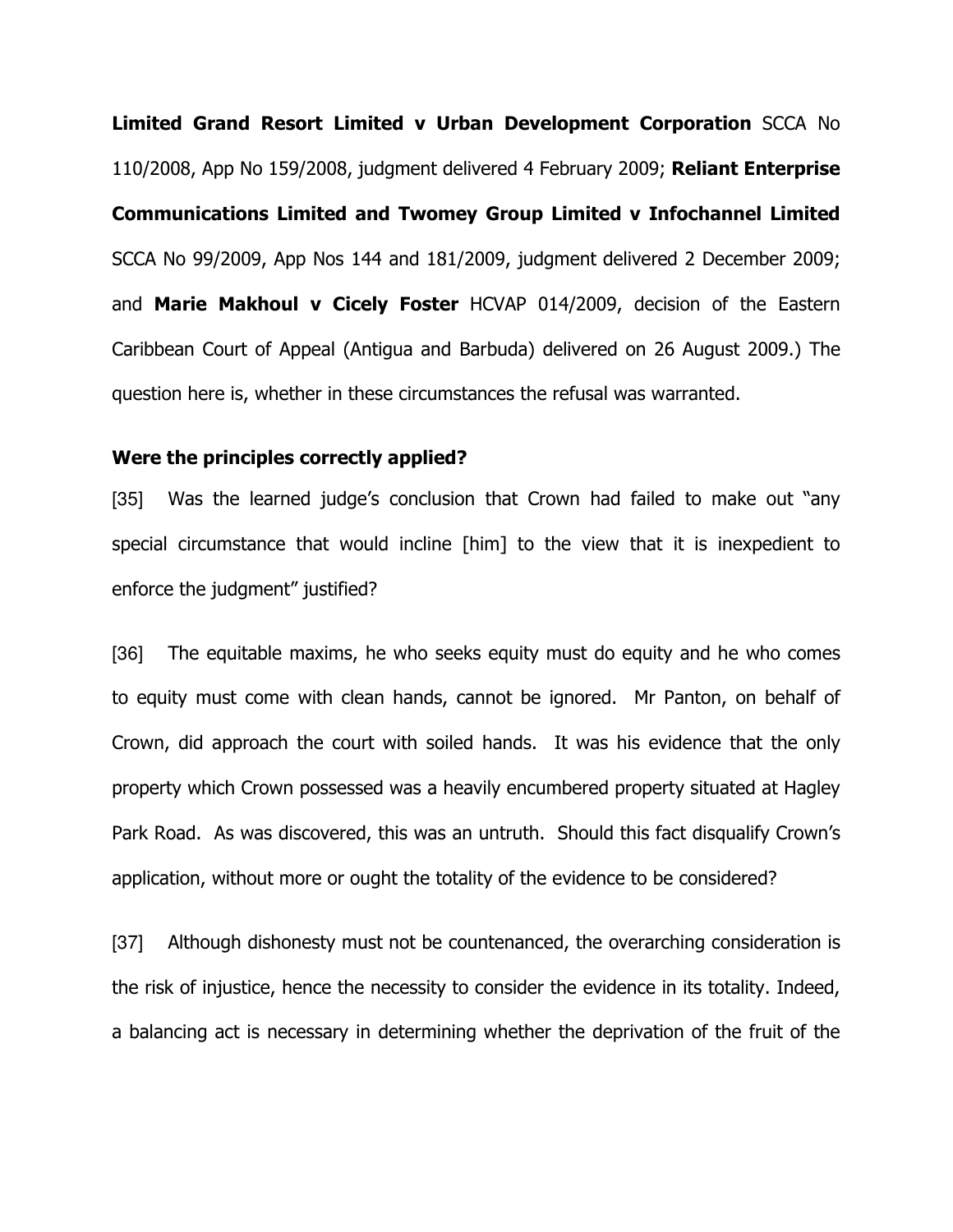Bank's judgment outweighs the risk of a judgment in favour of Key and Executive being rendered nugatory.

[38] It was Ms Davis' submission that the Bank was also guilty of disobeying Campbell J's order of 2 April 2004. Between 27 November 2004 and 8 December 2004 it caused the property to be advertised thrice in disobedience of the judge's order which required:

> "That such enquiries be made by the Registrar of the Supreme Court as may be necessary for the proper execution of the [order] for sale."

[39] She said that up to the date of the Mr Panton's affidavit in support of the application for stay of proceedings (filed on 8 December 2004), no enquires had been made pursuant to Campbell J's order. Mr Panton complained that Crown had written to the registrar and on 4 August 2004, its attorney had also written to the court and copied the letter to the Bank's attorneys-at-law reminding them of the legal requirements that the enquiry be taken. The Bank's attorneys-at-law responded to the letter but had still not set down the registrar's enquiry for hearing.

[40] The Bank, Mr Panton said, despite the letter from Crown's attorney, although she was not personally involved, proceeded to advertise the sale of the premises without enquires taken. The premises were slated to be auctioned on 16 December 2004 and were advertised to be sold at auction on three occasions, between 27 November 2004 and 8 December 2004. The advertisements caused great embarrassment and harm to Executive and to the other companies in his group of companies.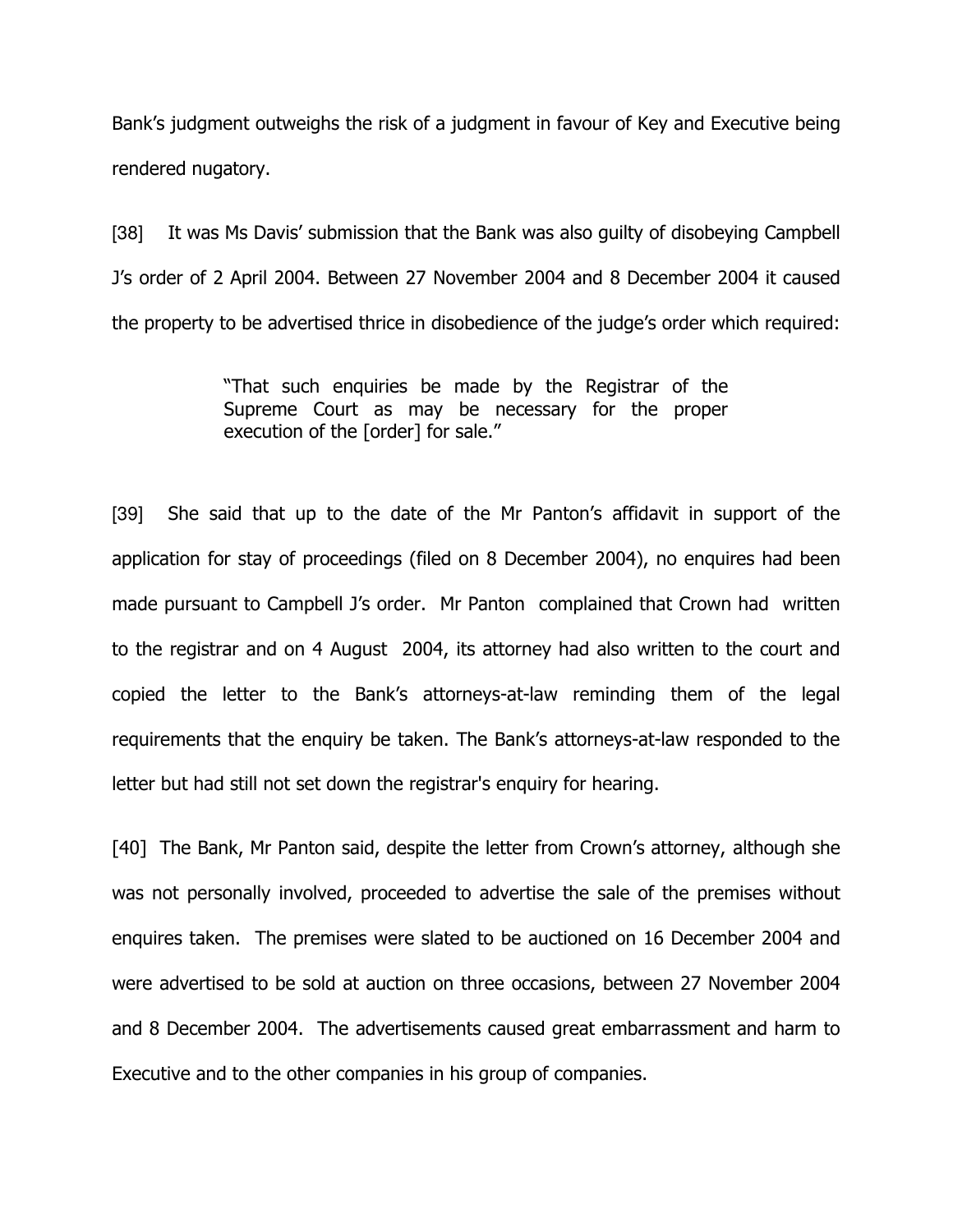[41] Mr Panton averred that the sale of the premises would greatly prejudice Executive because it has operated its business at those premises since 1987 and Executive and the other companies in his group of companies have equipped the said premises particularly for the business operated by them.

[42] Mr Bishop contended in his affidavit that enquires were taken and the registrar was satisfied that the title was free from caveat or any encumbrance which would affect the transfer of the said premises.

[43] The evidence however, is that the registrar's report was in fact signed on 28 January 2005 which was after the property had been advertised thrice. The Bank therefore acted in disobedience of Campbell J's order of 2 April 2004.

### Crown's reasons for its failure to comply

[44] The reason advanced by Crown for its failure to comply with the Harrison J's order of 25 June 1998 was its impecuniosity. However a property belonging to one of the companies was eventually sold (albeit late) and the judgment sum was available. It cited the difficulties in arriving at the correct sum for not depositing the sum in an account in compliance with Harrison J's order. Ms Carol Davis deponed (in affidavit filed 24 January 2005) before the learned judge that the amount \$366,809.60 which Mr Bishop asserted was due on the said judgment was erroneous. His arrival at that figure, by compounding the judgment sum of US\$209.669.21 annually at 9% as at 25 June 1998 was incorrect as he was not entitled to compound the interest payable on the judgment. Mr Bishop, she said, refused to agree the sum to be paid into the account.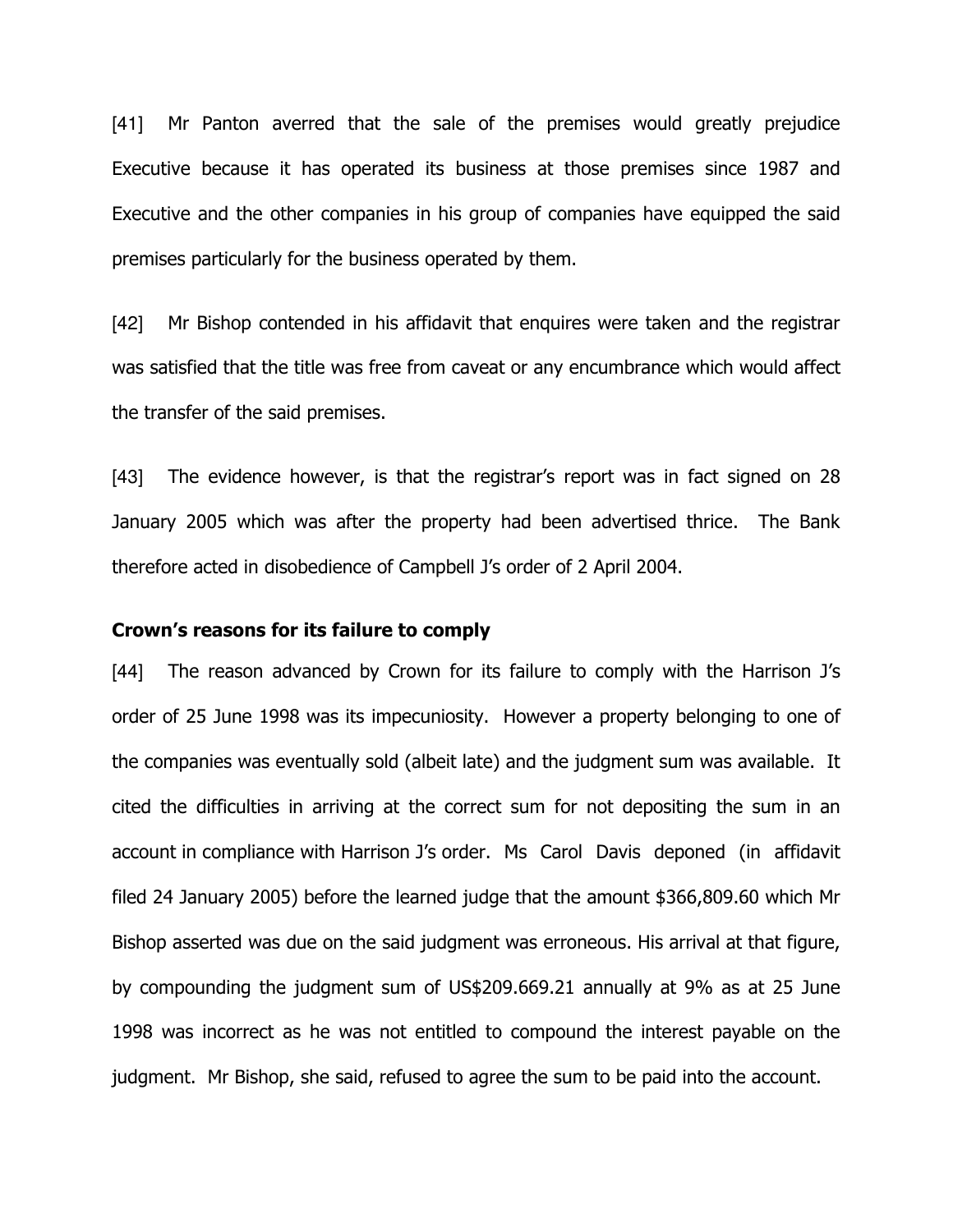[45] Further, although Crown was aware that the judgment was for the sum of US\$209,669.21 with interest at 9% per annum, it was unsure of the amount that was due. It was Mr Panton's evidence (in affidavit filed on 8 December 2004) that, that fact notwithstanding, one of the other companies in his group of companies had since sold property belonging to it and was willing to put up the required sums as soon as the sum was identified.

[46] According to Ms Davis, Crown provided the sum of US\$335,000.00. It was however not possible to set up the account as ordered. Consequently, on Crown's instructions, the sum was lodged to an account in her name, in trust for Executive, at Dehring, Bunting & Golding Limited. She expressed however a willingness to transfer the said sum to the Bank of Nova Scotia should this be required by the court. She gave her professional undertaking to pay the said sum to the Bank or part thereof upon the determination of the matters in the consolidated suit.

[47] Further, it was also her submission that Key had assigned the debt due from the Bank to Crown for consideration. They however, awaited clarification from the learned judge as to the exact date from which interest was due on the amount of US\$209,669.21. The assignment of the amount due to Crown is more than the amount due to the Bank.

[48] According to Ms Davis, the learned judge was apparently of the view that the actions were separate and that the order for sale should proceed despite the fact that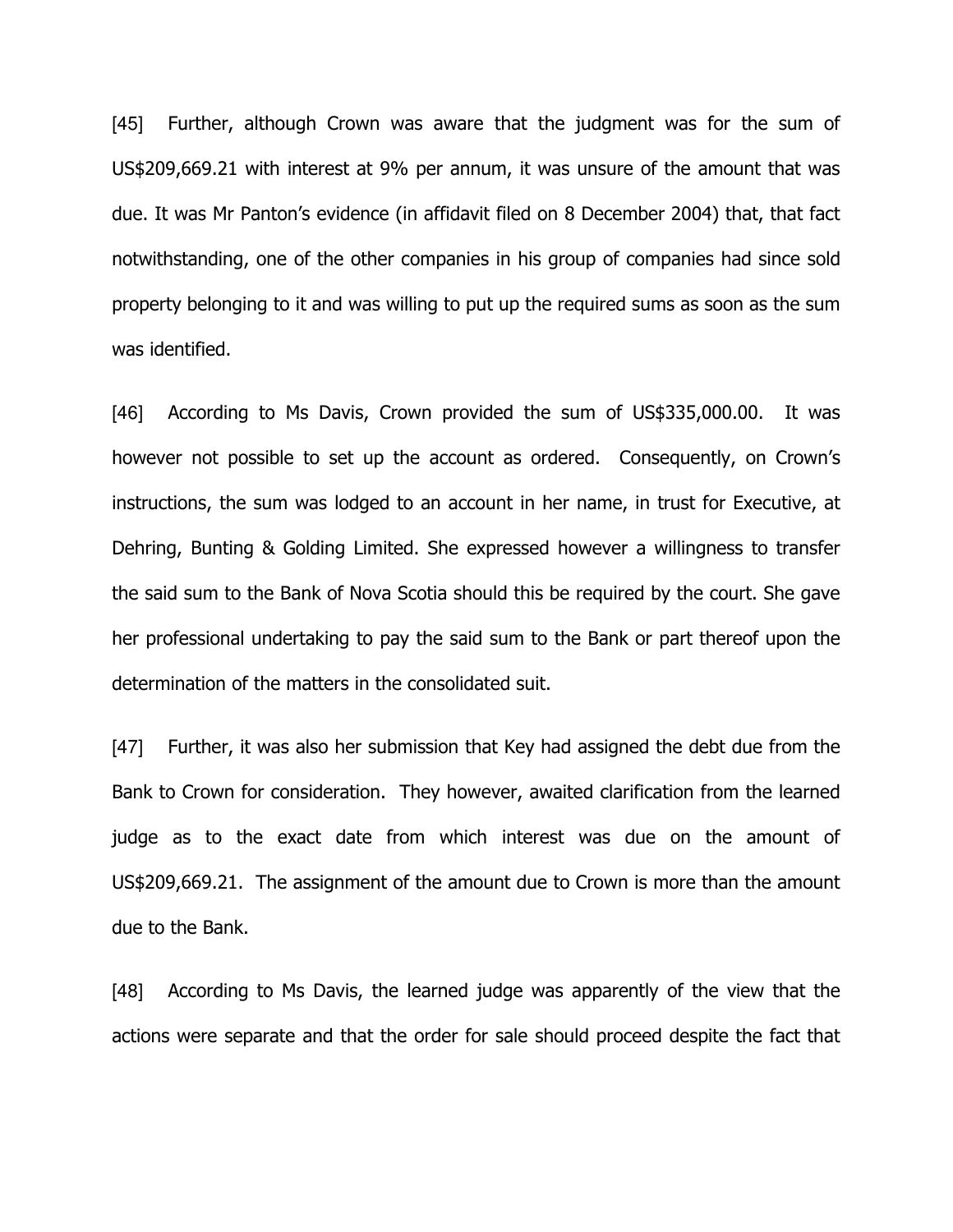the amounts owed to Key and Executive were more than that owed to the Bank by Crown.

## The Delay

[49] The matters have spanned eight years having commenced in 1997 and were consolidated approximately six months after. Some eight months later, Crown had failed to file its defence resulting in the Harrison J's order for default judgment and the requirement that the said sum to be lodged within three months of the learned judge's order. The sum of US\$209,669.21 should have been lodged by the latter part of 1998. It was not. Six years hence, Crown's failure to comply led to the Bank applying for and obtaining Campbell J's order for sale on 2 April 2004. Notwithstanding the subsequent applications and appeals thereafter it is evident that Crown's delay in attempting to comply with Harrison J's order was indeed inordinate. However the matter does not end there.

## Were there good reasons?

[50] In attempting to justly balance the scales, the following pertinent questions have to be answered:

- 1. Has Crown proffered any good reason for its failure to comply?
- 2. If it has, how has that failure so to do affected the Bank?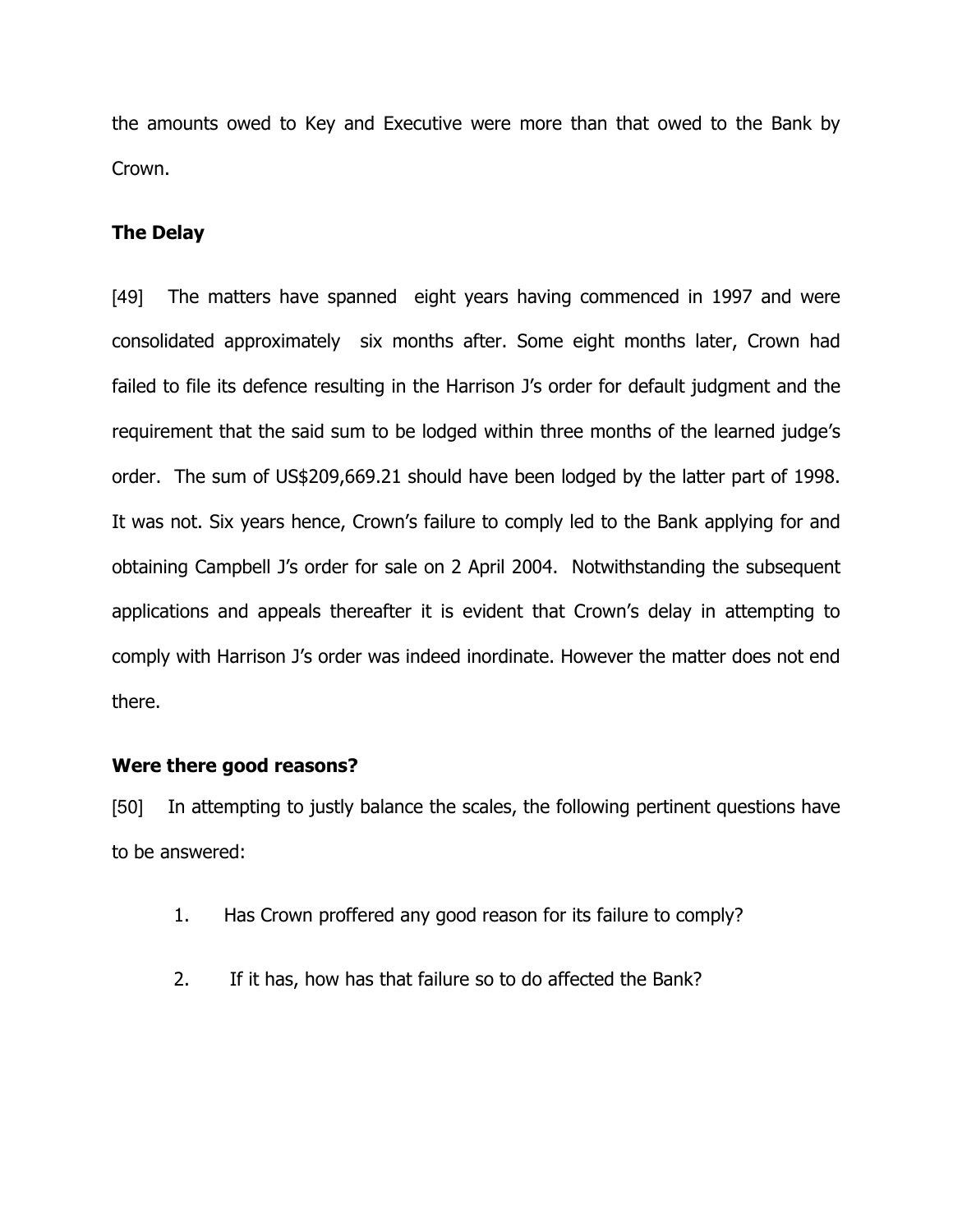In support of the Crown's application for a stay of proceedings before the learned judge, it cited the company's impecuniosity at the time of Harrison J's order for Crown's failure to comply.

[51] Mr Panton's evidence before the learned judge was that the trial of the matter between Executive and Key and the Bank concluded early in 2004 and judgment had been reserved by McIntosh J. He had anticipated an early delivery of the judgment at which time a final account between the Bank and his group of companies would have been settled.

#### Effect of the delay on the Bank

[52] Although the court frowns upon and will not countenance disobedience of its orders, it is necessary, in attempting to dispose of the matter justly to carefully consider the evidence. In analysing the evidence, the common sense approach as advocated by Brooks J (as he then was) in Pfizer Limited v Medimpex Jamaica Limited et al Claim No CL P040/2002, delivered on 4 July 2005, is the proper one.

[53] It is an important consideration that Harrison J's judgment in favour of the Bank was to abide the outcome of the consolidated matters. Indisputably, the Bank has not been kept from enjoying its fruits because it was not available for its enjoyment as evidently Harrison J regarded the matters as consolidated. Even if the Bank had succeeded against Key and Executive, the judgment against Crown would only have become available to it at the end of the trial against Key and Executive.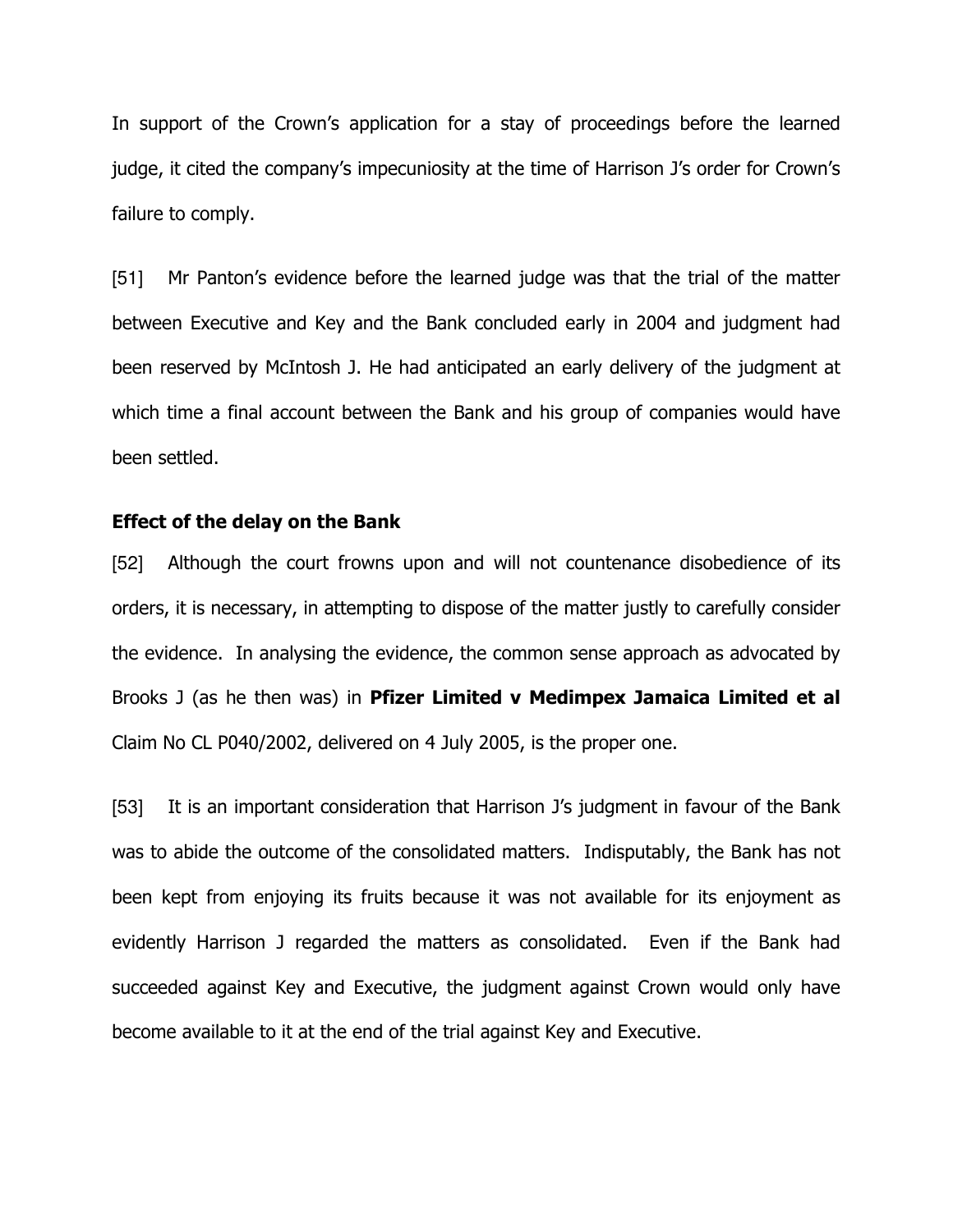[54] Important factors were that the Bank was not Jamaican and consequent on liquidity issues, had filed for liquidation. On that ground, Crown would have satisfied the old unnecessarily stringent rule spoken of in Linotype-Hell Finance Ltd v Baker that a stay of execution would only be granted if the court was satisfied that if the damages and costs were paid there would be no reasonable prospect of recovering them if the appeal succeeded.

[55] Further at the time of the application for the stay of execution, the matter by the Bank against Key and Executive had been heard and the parties were awaiting McIntosh J's decision. This was conveyed to the learned judge. It would have been appropriate, in light of all the circumstances, for the stay of execution to have been granted. McIntosh J awarded judgment on 7 February 2005 in favour of Key in the sum of US\$309,320.00 and in favour of Executive Motors, in the sum US\$130,995.13.

## Prejudice to the parties

[56] Mr Bishop pointed out that the second ground of the application for the stay of proceedings referred to the "Defendants" while the notice of application referred to a single defendant, Crown. Crown is the sole owner. The issue of prejudice, if it does exist, would be minimal to Crown he argued, as it was Mr Panton's evidence that Crown has, since September 1997 done little business. However Mr Panton's evidence was that Executive had occupied the premises since 1987 and that the premises had been improved to facilitate its business which would consequently be affected by the sale. There has been no challenge by the Bank to Crown's assertion countering the assertion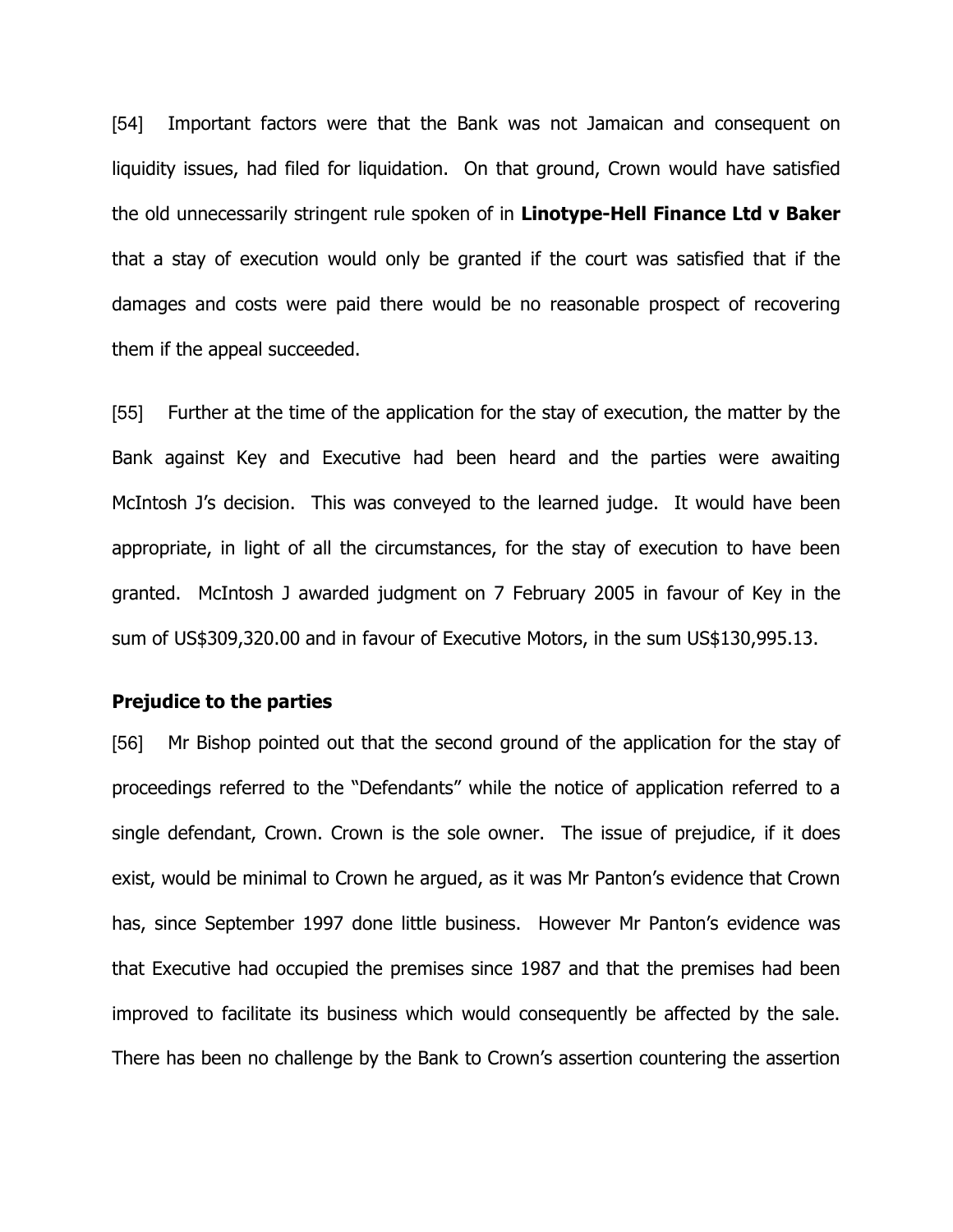of prejudice to Executive or the prejudice as argued before the learned judge which would be occasioned by the premature and improper start of sale proceedings.

[57] Even upon the application of the stringent test, the balance would be tilted in Crown's favour. The learned judge ought to have considered, should Executive and Key succeed, what would have been their prospect of recovering any judgment and costs awarded against the Bank. That was a consideration which was plainly uppermost in the mind of Harrison J upon ordering the judgment awarded to the Bank to be held in an account in the joint names of the parties' attorneys and to abide the outcome of the other matters, bearing in mind the fact that the Bank is an overseas institution which was in voluntary liquidation when the application was made.

[58] The learned judge was also made aware that the trial of the matter against Key and Executive had concluded and McIntosh J had awarded judgment in favour of Key and Executive in a sum which exceeded that which was due to the Bank. In dealing justly with the matter, as is the overriding objective, the learned judge in light of the circumstances, ought to have acceded to Crown's application for the stay of proceedings. Indeed, as the matter now stands before this court, Executive and Key were victorious before McIntosh J and have obtained judgments in sums greater than that which was awarded against Crown.

[59] Is it, as posited on behalf of the Bank, that the application for a stay is without basis because Crown's matter was not consolidated with Key and Executive's matters? A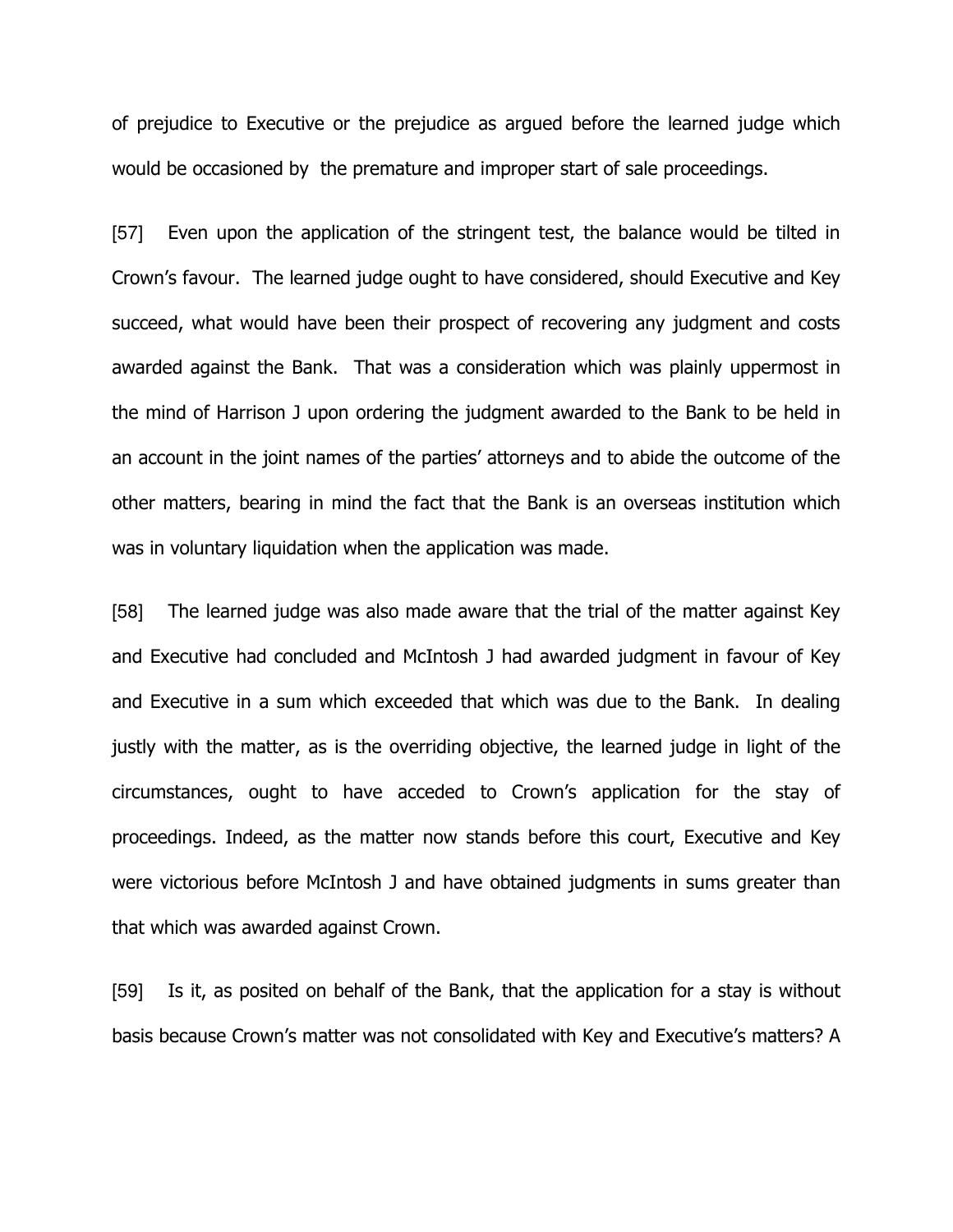determination as to whether the matters were consolidated is important to the outcome

of the case. It is therefore convenient to deal with ground (iv) at this juncture.

Ground (iv) – "The Learned Judge in Chambers erred in that the Judgment of the Honourable Mr. Justice Karl Harrison aforesaid had required the monies to be put into an account in the joint names of the Attorneys-at-law representing the parties 'to abide the outcome of the trial of the consolidated actions'. The Trial of the consolidated actions has now concluded and in the said trial the amounts awarded to the  $2<sup>nd</sup>$  and  $3<sup>rd</sup>$  Appellants exceed the amount due to the [Bank] in the matter against [Crown]."

[60] Crown cited the following as bases on which the orders, including a stay of proceedings, were sought.

- "i. The Order for Sale was made to procure the monies required for satisfaction of the Judgment of the Honourable Mr. Justice Harrison made on  $25<sup>th</sup>$  June, 1998. The said judgment required that the monies to be paid by the Defendant be paid into a joint account in the joint names of the Attorneys-at-law representing the parties 'to abide the outcome of the trial of the consolidated actions'.
- ii. The Trial of the Consolidated actions is now complete and the Defendants in the consolidated suits have been successful. The Claimants now owe to the consolidated Defendants more monies than is due from the Defendant Crown Motors to the Claimant herein."

# Were the matters consolidated?

[61] Mr Bishop disagreed with the assertion that Crown's matter was consolidated with the matters of Key and Executive by the order of C Orr J on 18 September 1997.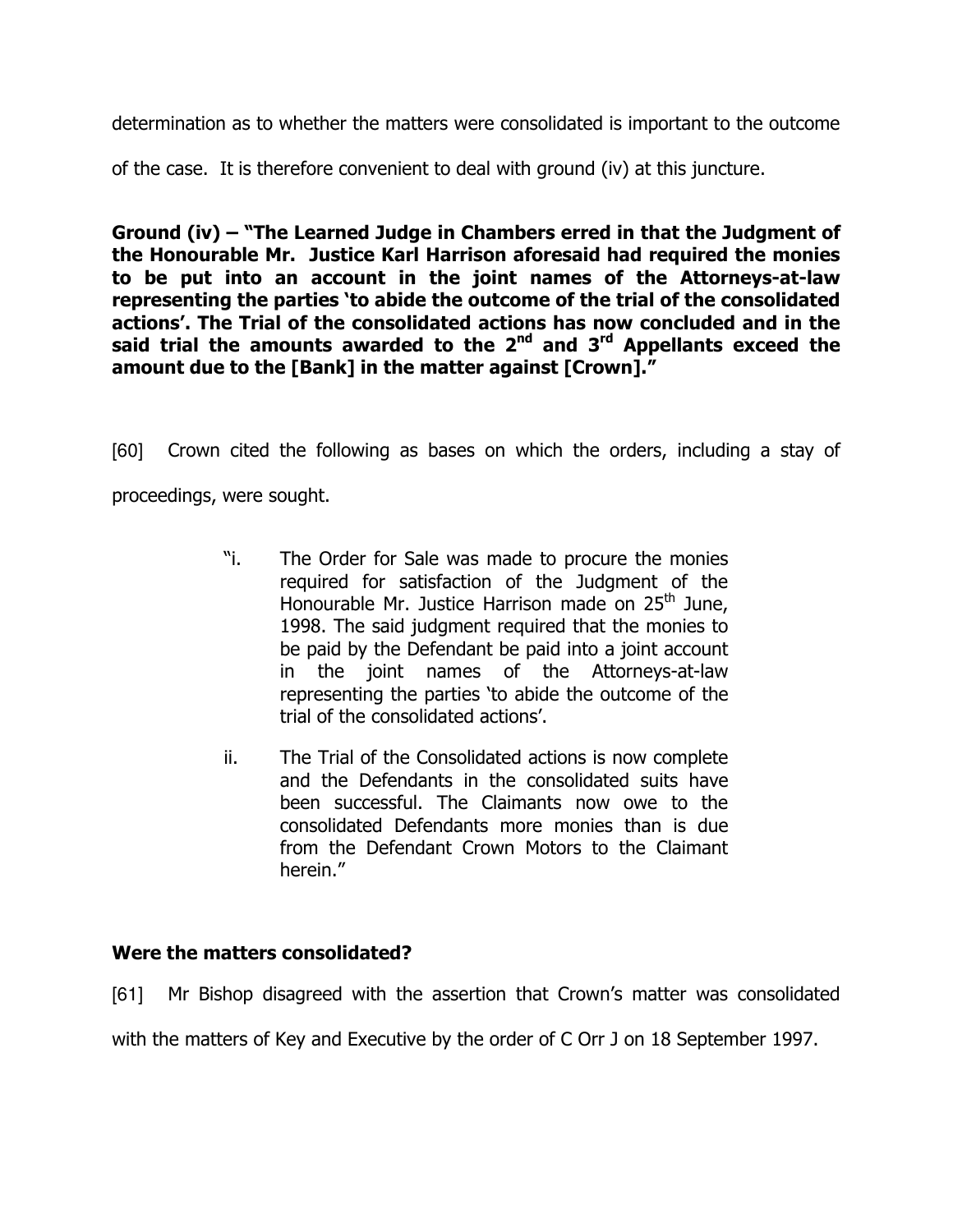[62] Ms Davis is however insistent that they were. She submitted that the cases were consolidated because they were related companies, which shared common directors. The three companies, she said, are part of a group of companies which operated under the same directorship and all three companies were at the material time involved in the importation of motor vehicles, albeit each company dealt with differing makes of vehicles. The transactions with the Bank in all three suits, related to letters of credit opened by the three companies for the purchase of motor vehicles from Japanese and Korean suppliers.

[63] Mr Panton's evidence before the learned judge was that the sum of US\$209,669.21 awarded to the Bank against Crown ought to have been deposited in a joint account in the joint names of the attorneys for the parties because the matter was consolidated. To that submission and Mr Panton's evidence, Campbell J, at page 4 of the judgment, made the following observations:

> "…Crown Motors was not joined in the trial of matters consolidated pursuant to the Order of  $25<sup>th</sup>$  June 1998. The appeal in respect of the Order for Sale has only stated Crown Motors as appellant."

[64] At page 6, the learned judge stated:

"…It is clear to me that the Order of Harrison J, was in respect of Crown Motors alone. It was also clear that it was the judgment that was delivered on  $7<sup>th</sup>$  February 2005, in the consolidated matters, that Harrison J had ordered the sum awarded to Crown Motors on the  $25<sup>th</sup>$  June 1998, to await the outcome of. That judgment is now shown not to be binding on Crown Motors, who was not a party to the suit. Crown Motors was never joined with the other matters for the trial. The claim that the Bank owes Crown Motors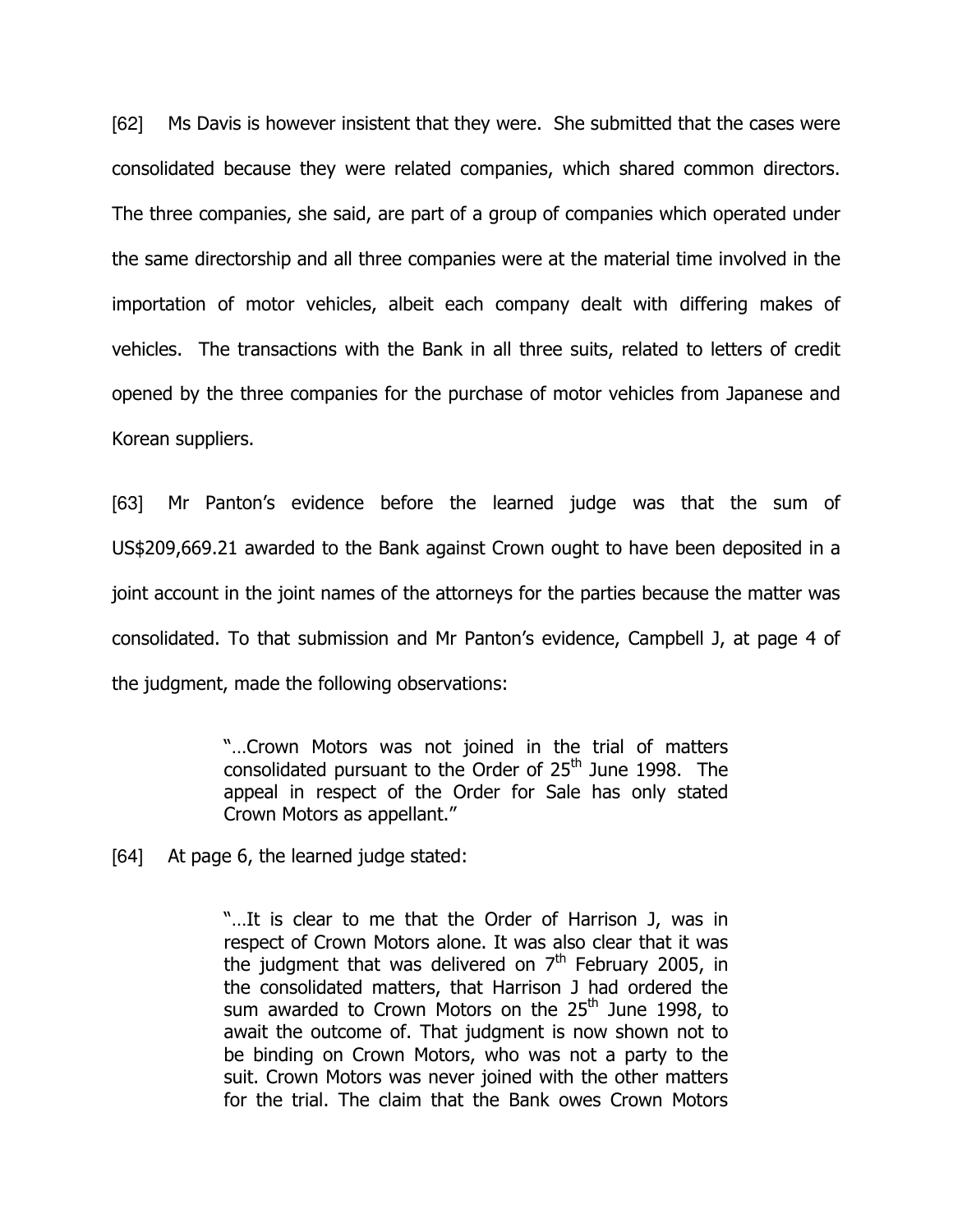more than Crown Motors owes the Bank hinges on an assignment to Crown Motors of the judgment debt awarded to Key Motors. It was open to Crown Motors to join the bank in the consolidated matters, if their presence before the Court was deemed necessary in order to enable the Court effectively and completely to adjudicate upon and settle all the questions between the parties…"

# Analysis/Discussion

[65] It cannot be seriously argued that by order of C Orr J, the matter between the Bank and Crown, Suit No CL 1997/F-031 was not consolidated with the matters against Executive and Key, Suits No Cl F-030/1997 and Cl F-029/1997, respectively. C Orr J's order plainly stated:

> "1. This action is consolidated with Suits No. C.L. F 030/ 1997 and CL F 029/1997."

[66] The reason C Orr J considered the matters amenable to consolidation is readily apparent. Ms Davis' submission in that regard has found favour with this court. Crown, Key and Executive were engaged in similar business. All three companies were part of a group of companies, under the directorship of Mr Desmond Panton. The relationship between the Bank and all three companies was the same. The crux of the Bank's claim against Crown was similar to its claim against Executive and Key. To adopt Panton P's words in **Blue Cross of Jamaica v Veronica McGregor** [2010] JMCA Civ 30, at paragraph [11], "there is an inseparable relationship" between the suits. Panton P's following observation, at paragraph [11], of that case is applicable to the instant: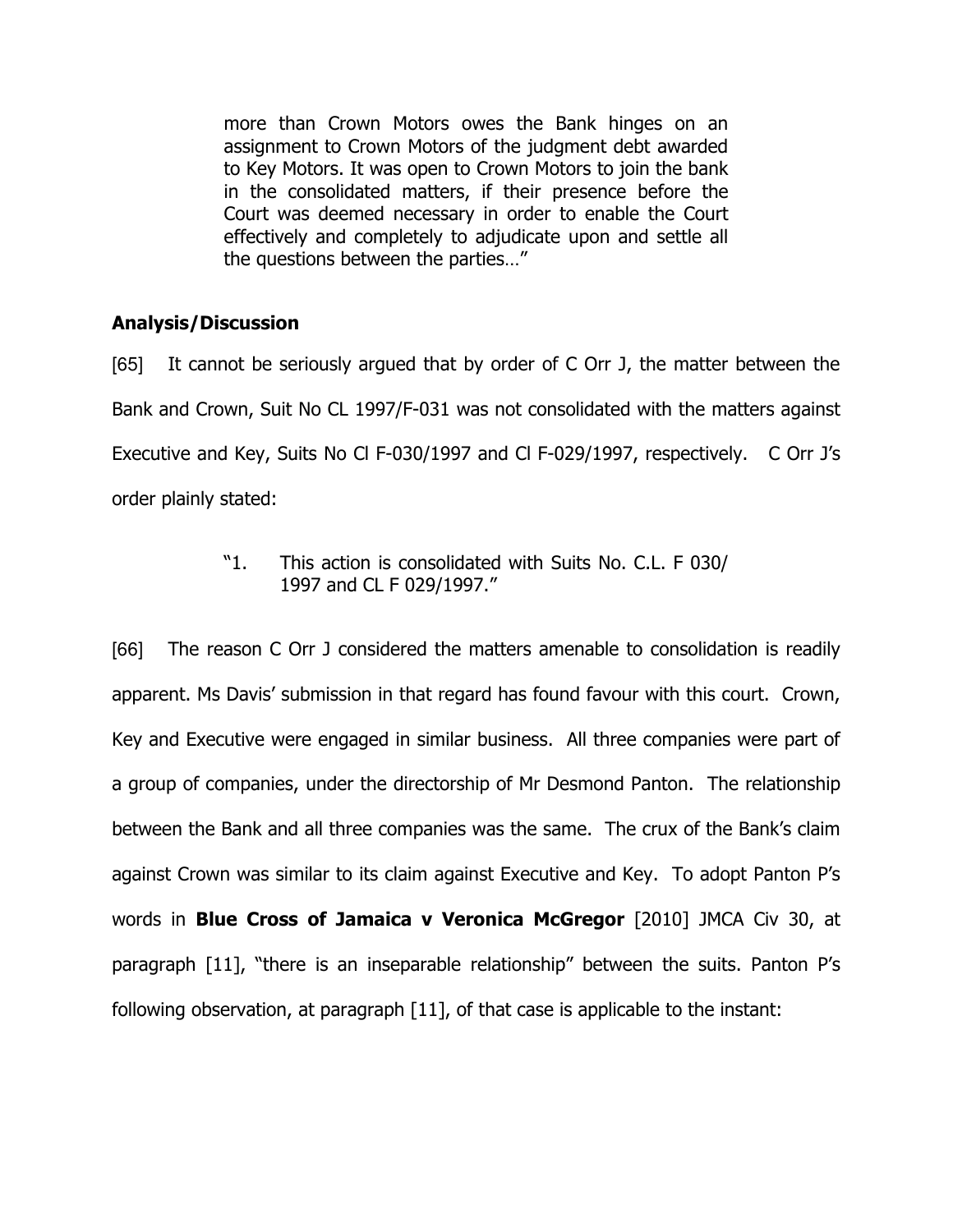"…The close relationship between the suits makes them ideal for consolidation. The parties are the same and the issues are virtually the same…"

[67] There can be no serious issue taken that all three matters were consolidated by virtue of C Orr J's order. Crown's matter however fell away from the trial of the consolidated claim, by virtue of Harrison J's default judgment granted against Crown in favour of the Bank. There however, remained a connection. The judgment sum of US\$209,669.21 was not to be paid to the Bank. It was to be deposited into an interest bearing account to abide the outcome of the matters with the remaining contenders.

[68] The answer to the following question, clarifies any lingering doubt. Why was payment not ordered to be made directly to the Bank? The only logical answer, in the circumstances, has to be that the understanding among all the parties was that the matters were all viewed as consolidated, hence the Bank was not entitled to the judgment sum in light of the uncertainty as to the outcome of the other matters, that is whether the Bank would be found to be indebted to Executive and Key in a sum which exceeded the sum of US\$209,669.21.

[69] The learned judge's observations that Crown was "not joined in the trial of the matters consolidated" and that Crown was the only appellant in respect of the appeal against the order for sale do not negate the fact that the matters were indeed consolidated. His observations no doubt resulted from the fact that it was only Crown that the judgment was obtained against, not Executive and Key. However the matters were consolidated because they were related and it was obviously intended by Harrison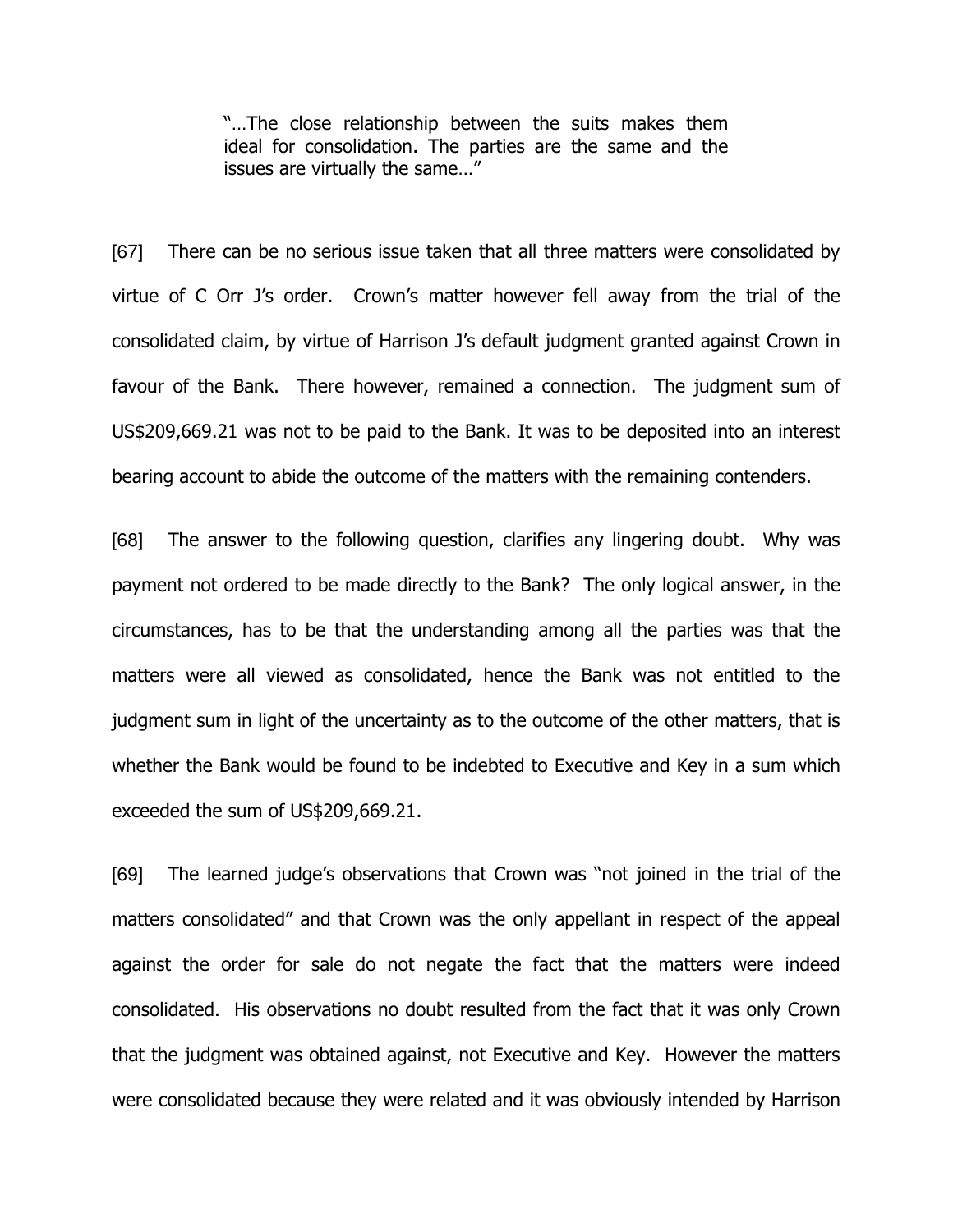J's order that the sum recovered against the Crown should be brought into consideration in the final outcome of the remainder of the consolidated case involving Executive and Key. Although in the circumstances it would have been convenient for the matters to have been tried together, they were not however so inextricably intertwined. The appeal only related to Crown, against which judgment was awarded.

[70] The issue of Crown's matter having fallen away by virtue of the default judgment, the matters involving Executive and Key had necessarily to be decided independently. The determination of those matters would decide whether the Bank was entitled to the judgment sum obtained against Crown. The judgment sum was therefore regarded by Harrison J as an amount to be held in abeyance until determination of the judgment of the consolidated matters and therefore was not available to the bank before the conclusion the matters against Key and Executive. The Bank was therefore not entitled to the use of the fruits of the judgment at that stage. Indeed the only logical construction of Harrison J's order was that the judgment sum was withheld because it was contemplated that depending on the outcome the other matters, the Bank might not have been entitled at all.

[71] In support of its application for a stay of proceedings, Crown also relied on the following as a basis for the granting of the application:

> "The Defendant Key Motors has assigned its judgment debt to the Defendant Crown Motors, so that more monies are currently due from the Claimant to Crown Motors than is due from Crown Motors to the [claimant]."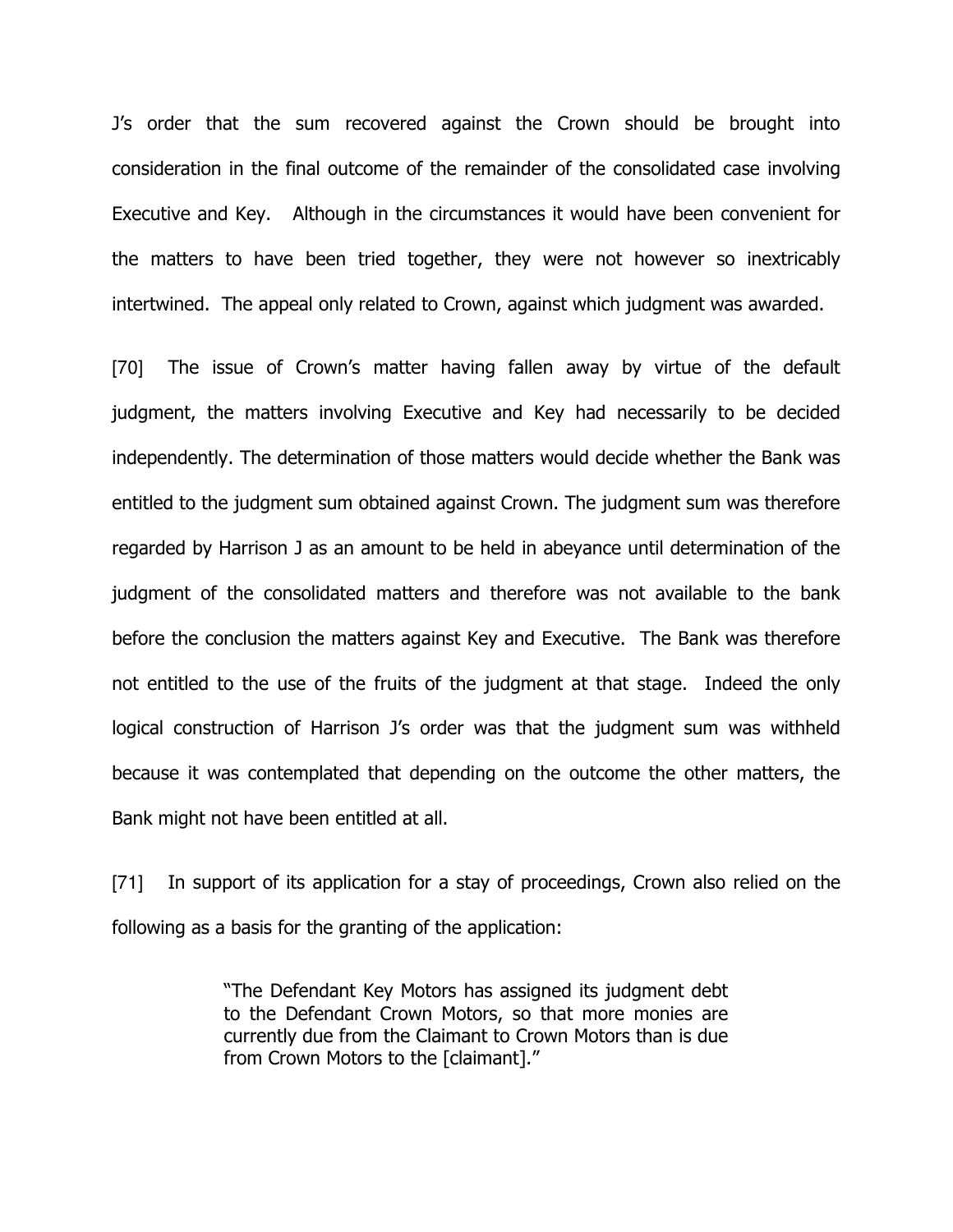[72] Ms Davis submitted that Campbell J was apprised of the fact that McIntosh J was seized of the matter. Mr Panton had informed the court that the Bank's claims against Key and Executive, respectively, had then been determined and judgment was handed down on 7 February 2005. The Bank's claims against Key and Executive were dismissed, whilst Key and Executive obtained judgment against the Bank on their counterclaim in the sum of US\$309,320.00 with interest at 33% per annum and in the sum of US\$130,995.13 with interest at 33% per annum, respectively, with costs awarded to be agreed or taxed. The amount awarded to Key and Executive was therefore more than that awarded to the Bank in its claim against Crown. Key had assigned its judgment debt to Crown on 10 February 2005 and therefore it was available to off-set the sum due from Crown to the Bank.

[73] Mr Bishop deposed however that the purported assignment of the judgment was merely a further "ploy by/of Crown to deprive the bank of the fruits of its judgment". He noted that although the parties were before the court and the court was seized of the matter, the assignment was made without an order from the court. It was clear, he said, that Crown has failed to do what is right and fair by its failure to obey the court's orders.

### Analysis

[74] Was the assignment merely a ploy to prevent the Bank from reaping the fruits of its judgment? Another question which arises, is whether, in order to be effective, it was necessary for the deed of assignment to have been done at the instance of the court? Was it necessary to have the court's blessing?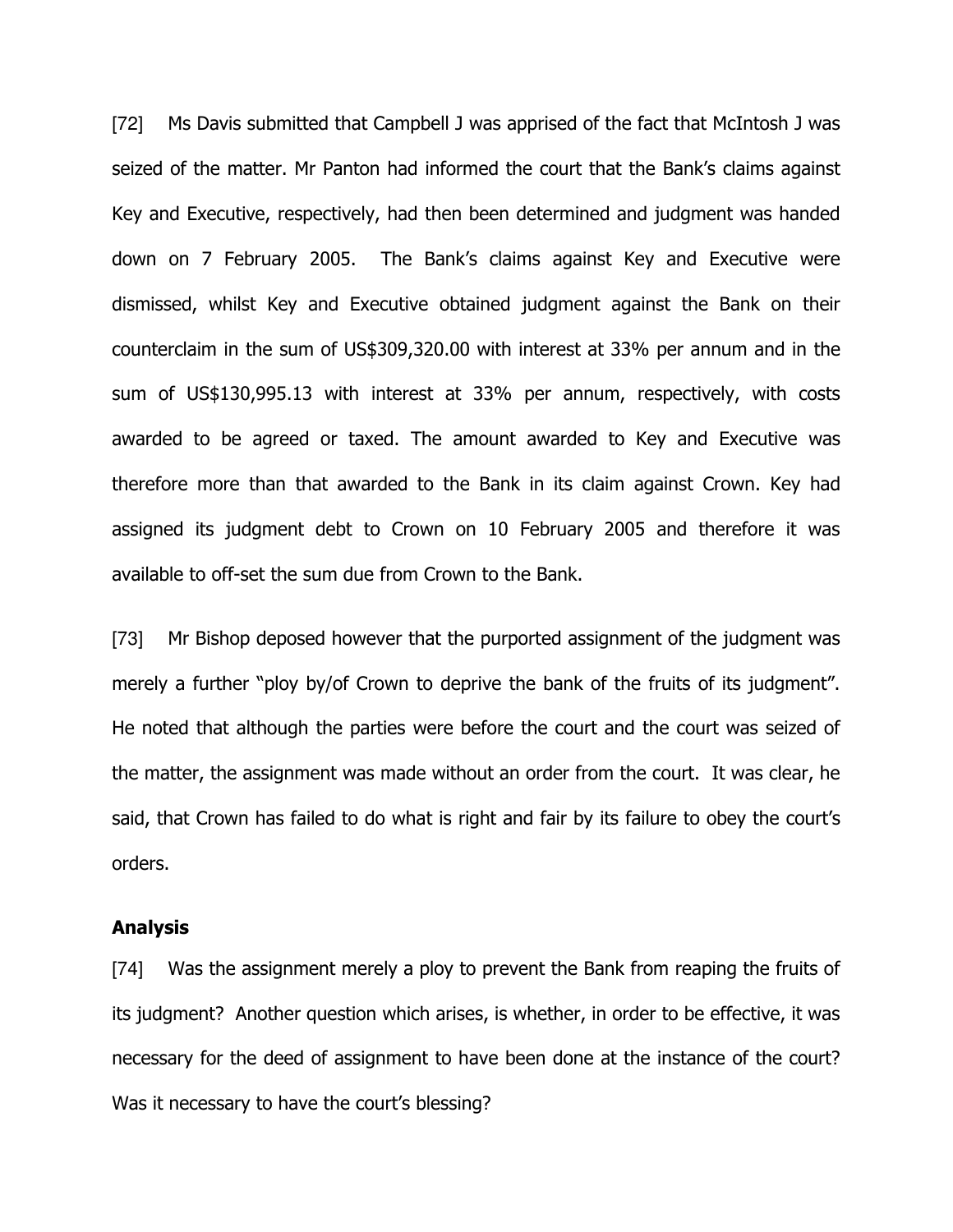[75] The assignment of the debt serves to bolster Crown's claim. C Orr J recognized that the three companies were connected. Had Key not assigned its judgment to Crown, it could have been asserted that by C Orr J's order, Key and Executive were not obliged to make any judgment in their favour available to Crown.

[76] On 21 January 2005, there was a repurchase agreement made with Dehring, Bunting & Golding Limited by Ms Carol Davis in trust for Executive Motors Limited for the sum of US\$335,000.00, which was money available to satisfy the judgment debt according to the affidavit of Ms Carol Davis, sworn to on 21 January 2005 and filed in support of the application for a stay of proceedings. Given the above, the question is whether it was just to have refused the appellants' application for stay. In the circumstances grounds (i) and (iv) succeed.

[77] It is convenient to consider grounds (ii) and (iii) together.

Ground (ii) -"The Learned Judge in Chambers erred in refusing the [sic] grant an Order that the monies held in account 02MOB811294 at Dehring, Bunting & Golding Limited be transferred into the joint names of the Attorneys-at-law for the [Bank] and the [appellants] herein or in the alternative be transferred into an account in the joint names of the Attorneys-at-law for the [Bank] and the [appellants] at the Bank of Nova Scotia Jamaica Limited, Commercial Banking Center, until further Order of this Honourable Court."

Ground (iii) – "That the Learned Judge in Chambers erred in that there was no need to proceed with the Sale of the premises, because the Order for Sale had been granted to enforce the judgment of the Honourable Mr. Justice Karl Harrison made on  $25<sup>th</sup>$  June, 1998, and all the monies required to satisfy the said judgment were available to be paid into a joint account in the names of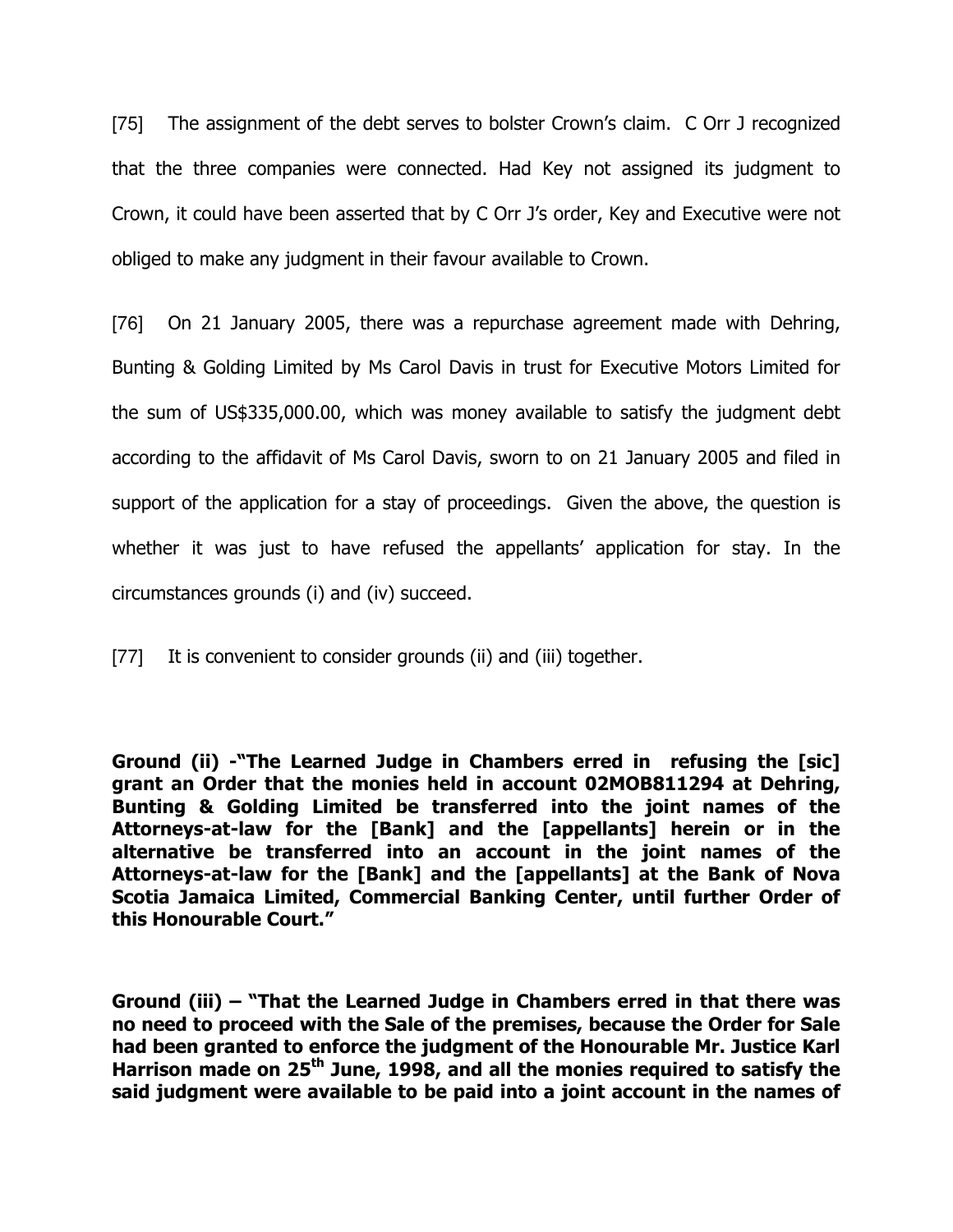the Attorneys-at-law for the parties in accordance with the said Order of the Honourable Mr. Justice Karl Harrison."

[78] In respect of ground (ii), having regard to the determination of this court on the issues and circumstances in relation to the other grounds, I am of the view that the learned judge erred in refusing to allow the sum which was deposited to the above mentioned account to be transferred into an account in the joint names of the attorneys representing the parties. In light of the foregoing, ground (iii) must also succeed.

[79] I cannot leave this matter without commenting on the court's observation that both Ms Davis (counsel for the appellants) and Mr Bishop (counsel for the Bank) provided affidavit evidence in the matter whilst appearing as counsel in the matter. This is wholly unacceptable. It is not only irregular (see  $R$  v Secretary of State for India in Council and Others  $Ex$  parte Ezekiel  $[1941]$  2 All ER 546), but also contravenes Cannon V rule (p) of the Legal Profession (Cannons of Professional Ethics) Rules which states:

> "While appearing on behalf of his client, an Attorney shall avoid testifying on behalf of his client, except as to merely formal matters, or when essential to the ends of justice, and if his testimony is material to the cause he shall, wherever possible, leave the conduct of the case to another Attorney."

[80] In the circumstances, I would therefore allow the appeal and make the following orders:

i. Campbell J's order made on 10 March 2005 is set

aside.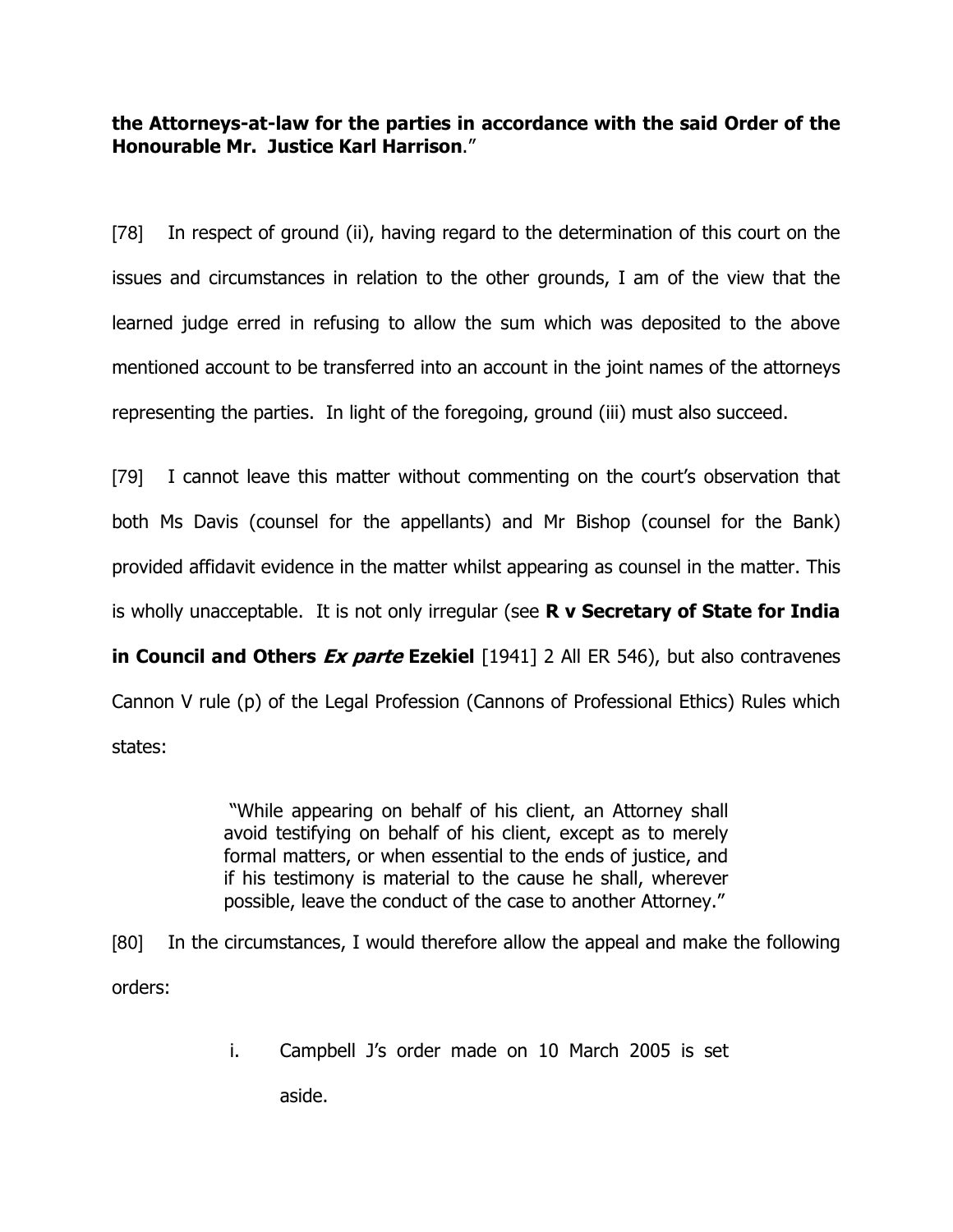- ii There be a stay of proceedings/execution of the judgment with respect to the order for sale of premises at 8 Marescaux Road, Kingston 5 made by Campbell J on 2 April 2004 until the determination of the appeal filed on 18 March 2005 by First Trade International Bank & Trust Limited (in liquidation) against the decision of McIntosh J on 7 February 2005 (SCCA No 33/2005).
- iii. That the monies currently held in account at Dehring Bunting & Golding Limited be transferred into the joint names of the attorneys-at-law for the Bank and the appellants or in the alternative be transferred into an account in the joint names of the attorneys-at-law for the Bank and the appellants at the Bank of Nova Scotia Jamaica Limited, Commercial Banking Center, within 14 days of the date of this order, until otherwise ordered.
- iv. Costs to the appellants to be agreed or taxed.